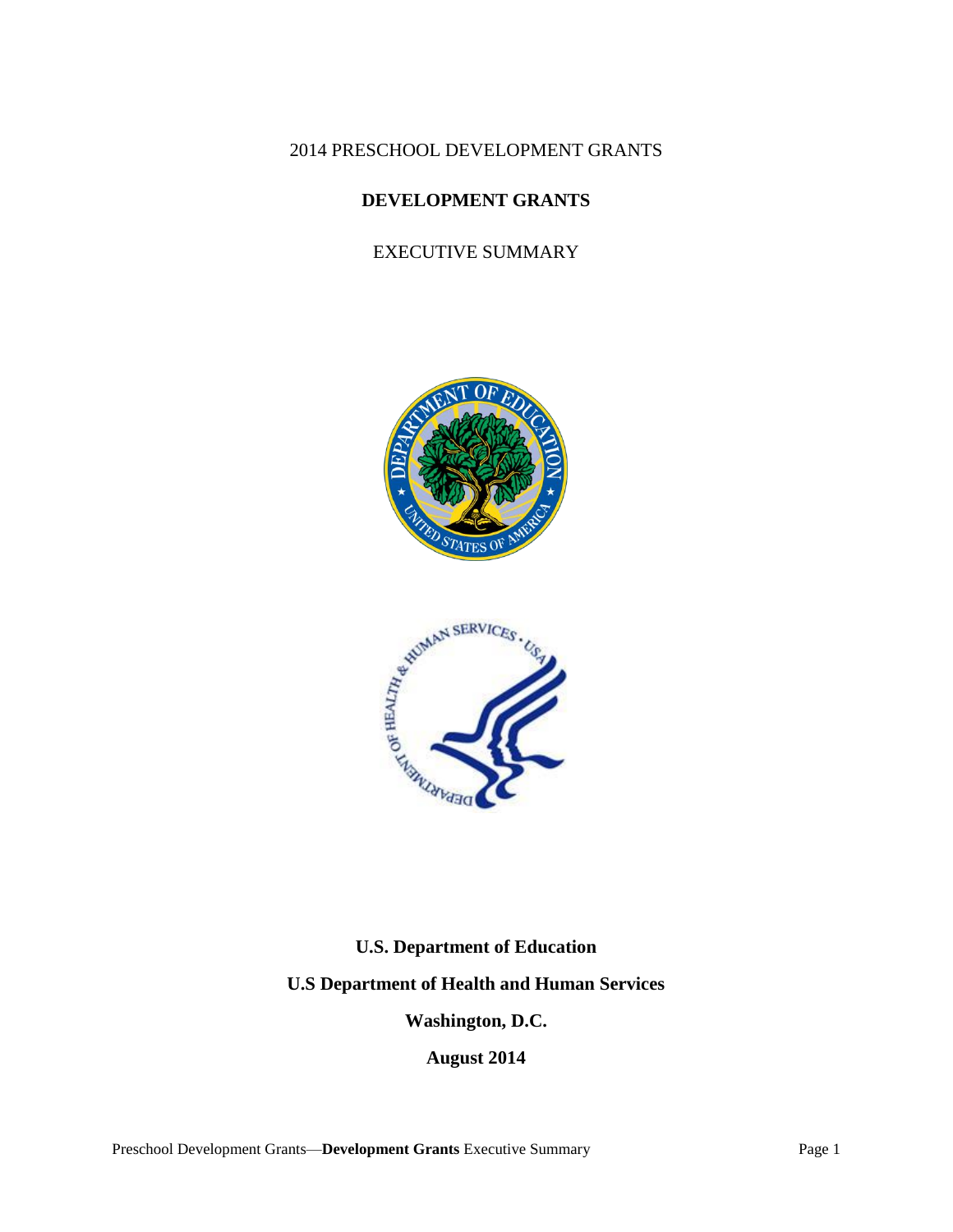# **TABLE OF CONTENTS**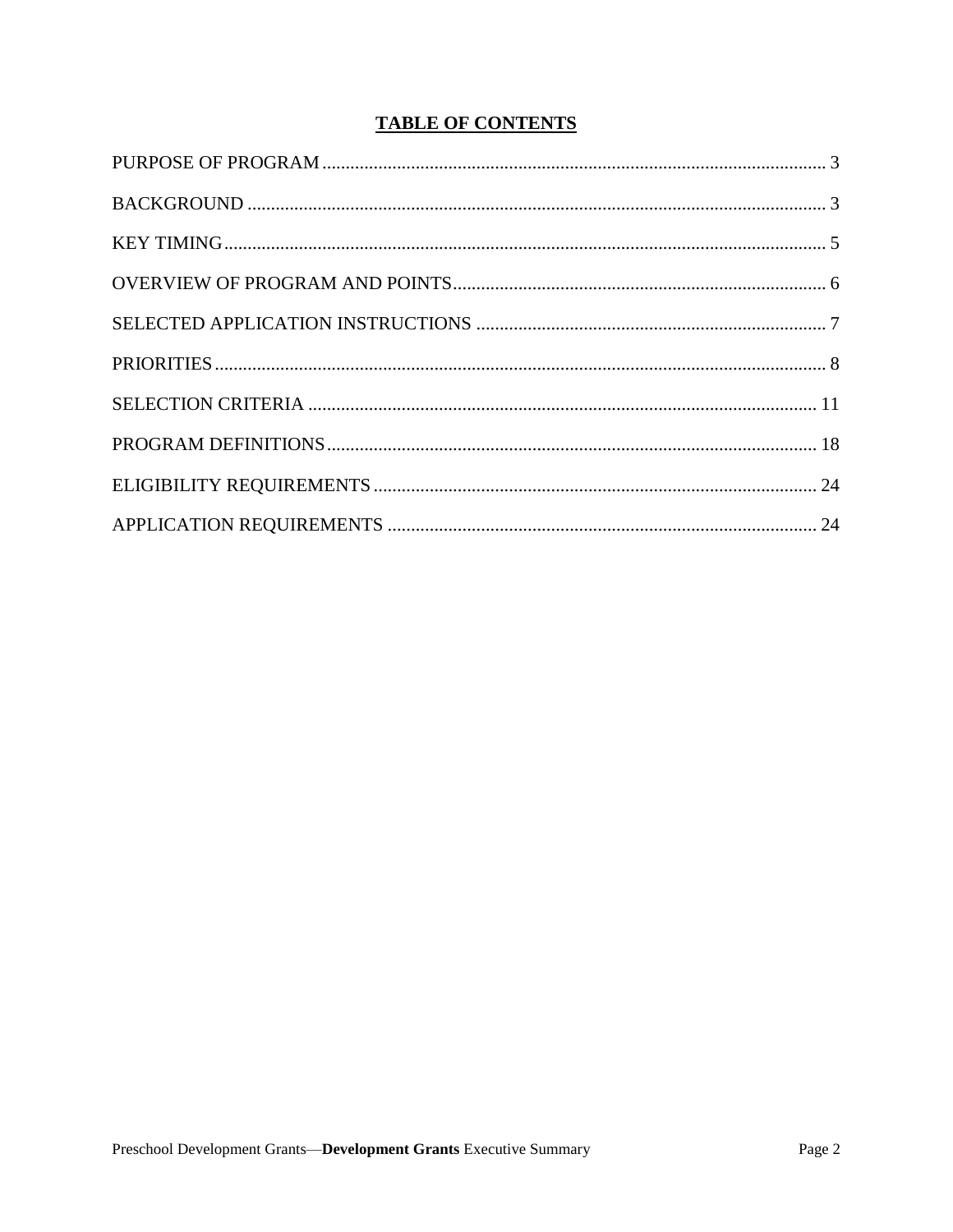*"I propose working with states to make high-quality preschool available to every child in America. ... Let's do what works, and make sure none of our children start the race of life already behind. Let's give our kids that chance."*

*-- President Barack Obama*

# <span id="page-2-0"></span>**PURPOSE OF PROGRAM**

The purpose of the Preschool Development Grants program, which is jointly administered by the Departments of Education and Health and Human Services (Departments), is to support State and local efforts to build, develop, and expand High-Quality Preschool Programs<sup>1</sup> so that more children from low- and moderate-income families enter kindergarten ready to succeed in school and in life. All States, the District of Columbia, and Puerto Rico are eligible to apply for either a Preschool Development Grants--Development Grant or a Preschool Development Grants-- Expansion Grant.

Preschool Development Grants--Development Grants will support States with either small or no State Preschool Programs. These grants will be awarded to States to develop or enhance preschool program infrastructure and capacity to deliver High-Quality Preschool Programs. These States will be expected to implement and sustain High-Quality Preschool Programs to reach and serve additional Eligible Children in one or more High-Need Communities. The States eligible to apply for a Preschool Development Grants--Development Grant are Alabama, Alaska, Arizona, Hawaii, Idaho, Indiana, Mississippi, Missouri, Montana, Nevada, New Hampshire, North Dakota, Puerto Rico, South Dakota, Utah, and Wyoming.

# <span id="page-2-1"></span>**BACKGROUND**

 $\overline{a}$ 

Strong and consistent evidence demonstrates that participation in high-quality early learning programs can lead to both short- and long-term positive outcomes for all children, but especially children from low-income families.<sup>2</sup> Research has shown the multiple benefits of attending preschool programs that are of high-quality, including increased school readiness, lower rates of grade retention and special education placements, improved high school graduation rates, reduced interaction with law enforcement, and higher rates of college attendance and completion.<sup>3</sup>

We also know that children from low-income families, on average, start kindergarten 12 to 14 months behind their peers in pre-reading and language skills.<sup>4</sup> Results from the "Early

<sup>1</sup> Defined terms are used throughout the notice and are indicated by capitalization.

<sup>2</sup> Yoshikawa, H., Weiland, C., Brooks-Gunn, J., Burchinal, M., Espinosa, L., Gormley, W., Ludwig, J.O., Magnuson, K.A., Phillips, D.A., & Zaslow, M.J. (2013). Investing in Our Future: The Evidence Base on Preschool Education. New York: Foundation for Child Development and Ann Arbor, MI: Society for Research in Child Development. Available at: http://fcd-

us.org/sites/default/files/Evidence%20Base%20on%20Preschool%20Education%20FINAL.pdf.

<sup>&</sup>lt;sup>3</sup> Barnett, W. S. (2008). Preschool Education and Its Lasting Effects: Research and Policy Implications. Boulder and Tempe: Education and the Public Interest Center & Education Policy Research Unit. Available at: http://nieer.org/resources/research/PreschoolLastingEffects.pdf.

<sup>&</sup>lt;sup>4</sup> Committee on Integrating the Science of Early Childhood Development (2000). From Neurons to Neighborhoods: The Science of Early Childhood Development. Jack P. Shonkoff and Deborah A. Phillips, eds. Board on Children,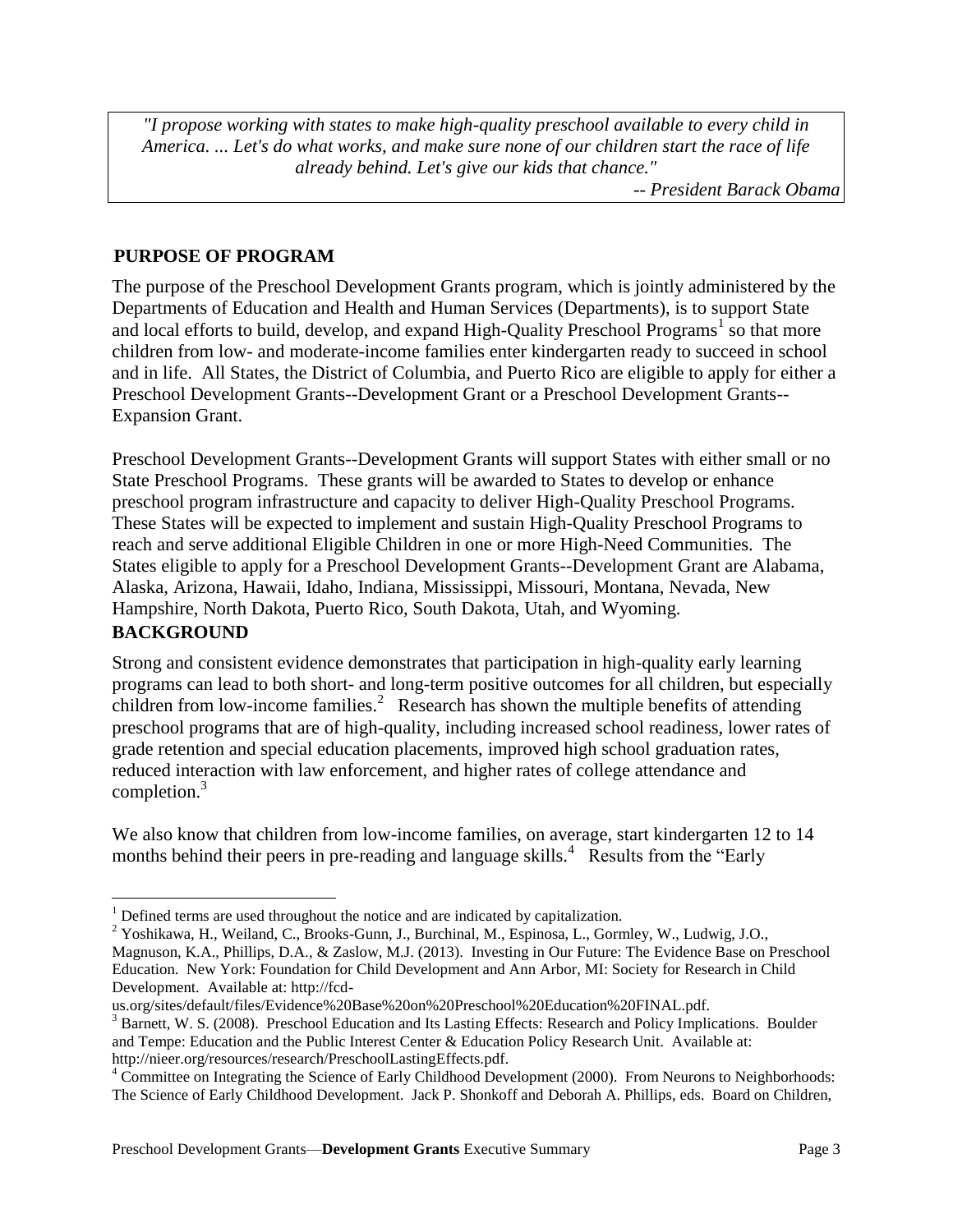Childhood Longitudinal Study, Kindergarten Class of 2010–11," indicate that children's performance in reading and math were lowest for kindergartners in households with incomes below the Federal Poverty Line and highest for those in households with incomes at or above 200 percent of the Federal Poverty Line.<sup>5</sup> Increasing access to High-Quality Preschool Programs, particularly for at-risk children from low-income families, can help close, or even prevent, these achievement gaps prior to kindergarten entry.

The Consolidated Appropriations Act, 2014 (Pub. L. 113-76) provided \$250 million for competitive grants to States for improving early childhood care and education, and help States develop, enhance, and expand preschool programs that are of high-quality. Of this amount, the Departments expect to dedicate approximately \$80 million to Preschool Development Grants-- Development Grants and \$160 million to Preschool Development Grants--Expansion Grants. As explained more fully elsewhere in the notice, we are waiving notice-and-comment rulemaking for these competitions to ensure timely awards. However, the Departments welcomed comments from the public on the priorities, requirements, definitions, and selection criteria for this funding opportunity through a dedicated Web site and a public hearing. In all, the Departments received over 600 individual comments to consider as we drafted this notice to be consistent with the language in the Consolidated Appropriations Act, 2014, and accompanying report.<sup>6</sup>

The Departments will make Preschool Development Grants--Development Grants on a competitive basis to States to (1) develop or enhance preschool program infrastructure and capacity to deliver High-Quality Preschool Programs; and (2) implement and sustain High-Quality Preschool Programs that reach and serve additional Eligible Children in one or more High-Need Communities. For Preschool Development Grants--Development Grants, States may allocate up to 35 percent of the total Federal funds over the grant period for State-level infrastructure. The remainder of the Federal funds must be subgranted to Early Learning Providers in one or more High-Need Communities.

We intend High-Quality Preschool Programs to be delivered through a mixed-delivery system of providers that includes schools, licensed child care centers, Head Start programs, and community-based organizations. Preschool programs funded by the Preschool Development Grants program must meet program quality standards, including, at a minimum, the elements outlined in the definition of a "High-Quality Preschool Program," such as high staff qualifications, low child-staff ratios and small class sizes, a Full-Day program, and Comprehensive Services for children. Though encouraged, other preschool programs within the State will not be required to meet these same criteria.

A State's application must include an ambitious and achievable plan covering a project period of up to four years. Depending on the availability of funds, the Departments will make

Youth, and Families, Commission on Behavioral and Social Sciences and Education. Washington, DC: National Academy Press.

<sup>&</sup>lt;sup>5</sup> Mulligan, G.M., Hastedt, S., and McCarroll, J.C. (July, 2012). First-Time Kindergartners in 2010-11: First Findings From the Kindergarten Rounds of the Early Childhood Longitudinal Study, Kindergarten Class of 2010-11 (ECLS-K:2011) (NCES 2012-049). U.S. Department of Education. Washington, DC: National Center for Education Statistics. Available at: http://nces.ed.gov/pubsearch/.

<sup>6</sup> http://www2.ed.gov/programs/preschooldevelopmentgrants/resources.html.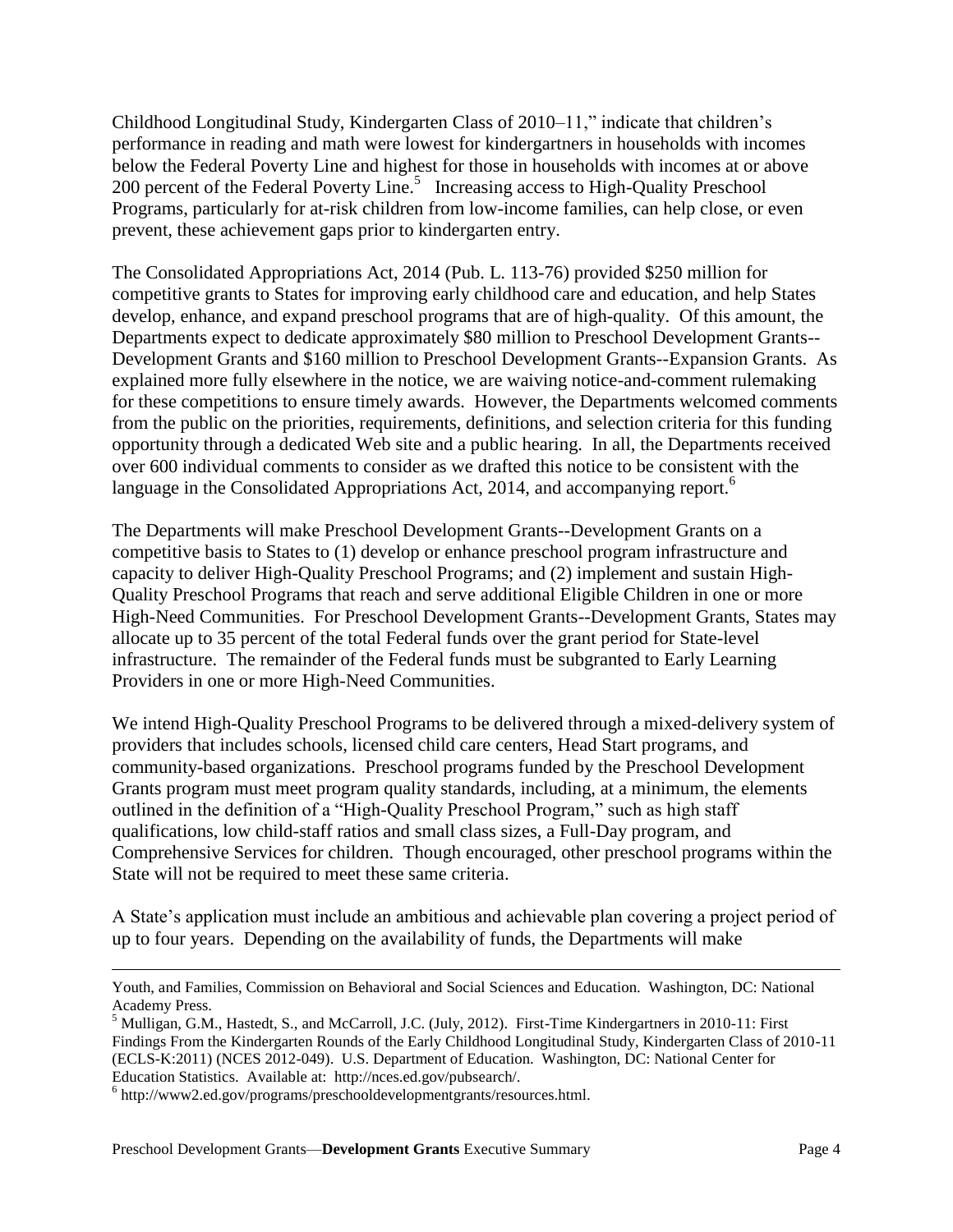continuation awards for years two, three, and four of the project period. The State's ambitious and achievable plan must describe, among other things, how the State will expand access to High-Quality Preschool Programs to children at or below 200 percent of the Federal Poverty Line; the applicant's strategy for ensuring the creation of new State Preschool Program slots and, as appropriate, the improvement of existing State Preschool Program slots as described in Selection Criterion (D)(4)(b); the reasons for selecting each High-Need Community; a system for monitoring programs for continuous improvement; how Local Educational Agencies and other Early Learning Providers will establish and maintain strong partnerships; how High-Quality Preschool Programs supported under this grant will be aligned with programs and systems that serve children from birth through third grade; and how the State will maintain High-Quality Preschool Programs for children after the grant period. **KEY TIMING**

<span id="page-4-0"></span>Notice Publication: August 13, 2014

Technical Assistance:

| Introduction to the Application:                         | August 20, 2014  |
|----------------------------------------------------------|------------------|
| Development Grants Technical Assistance: August 25, 2014 |                  |
| <b>Expansion Grants Technical Assistance:</b>            | August 26, 2014  |
| <b>Applications Due:</b>                                 | October 14, 2014 |
| <b>Awards Announced:</b>                                 | December 2014    |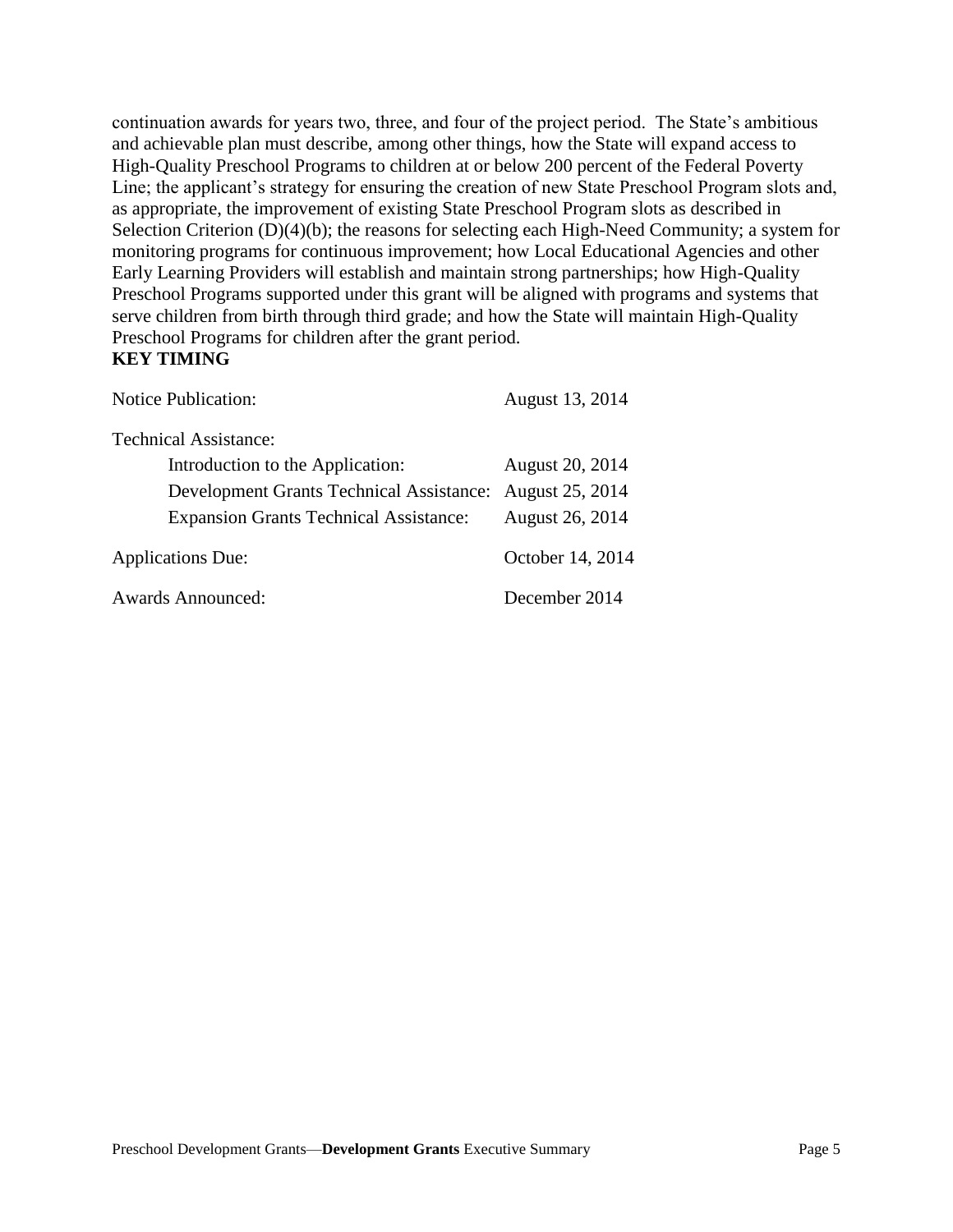# <span id="page-5-0"></span>**OVERVIEW OF PROGRAM AND POINTS**

# **Priorities**

**Absolute Priority 1:** Building Capacity to Deliver, and Increasing Access to, High-Quality Preschool Programs.

**Competitive Preference Priority 1:** Contributing Matching Funds *(up to 10 points)*. **Competitive Preference Priority 2:** Supporting a Continuum of Early Learning and Development *(up to 10 points)*. **Competitive Preference Priority 3**: Creating New High-Quality State Preschool Program Slots *(0 or 10 points)*.

#### **Selection Criteria**

*The selection criteria for this program are set forth in sections (A)-(G). The maximum score for all the selection criteria and competitive preference priorities is 230 points.* 

- **A. Executive Summary** *(10 points)*.
- **B. Commitment to High-Quality Preschool Programs** *(20 points)*.
- **C. Ensuring Quality in Preschool Programs** *(30 points)*.

**D. Expanding High-Quality Preschool Programs in Each High-Need Community** *(56 or 60 points)*.

- **E. Collaborating with Each Subgrantee and Ensuring Strong Partnerships** *(50 points)*.
- **F. Alignment within a Birth through Third Grade Continuum** *(20 points)*.
- **G. Budget and Sustainability** *(10 points)*.

**Estimated Available Funds:** \$80 million.

**Project Period:** Up to 48 months.

**Budget Requirements:** To support States in planning their budgets, the Departments have developed the following annual budget caps for each State eligible for a Preschool Development Grants--Development Grant:

Category 1--up to \$20M--Arizona, Indiana;

Category 2--up to \$17.5M--Alabama, Missouri, Puerto Rico;

Category 3--up to \$15M--Idaho, Mississippi, Nevada, Utah;

Category 4--up to \$10M--Alaska, Hawaii, Montana, New Hampshire, South Dakota;

Category 5--up to \$5M--North Dakota, Wyoming.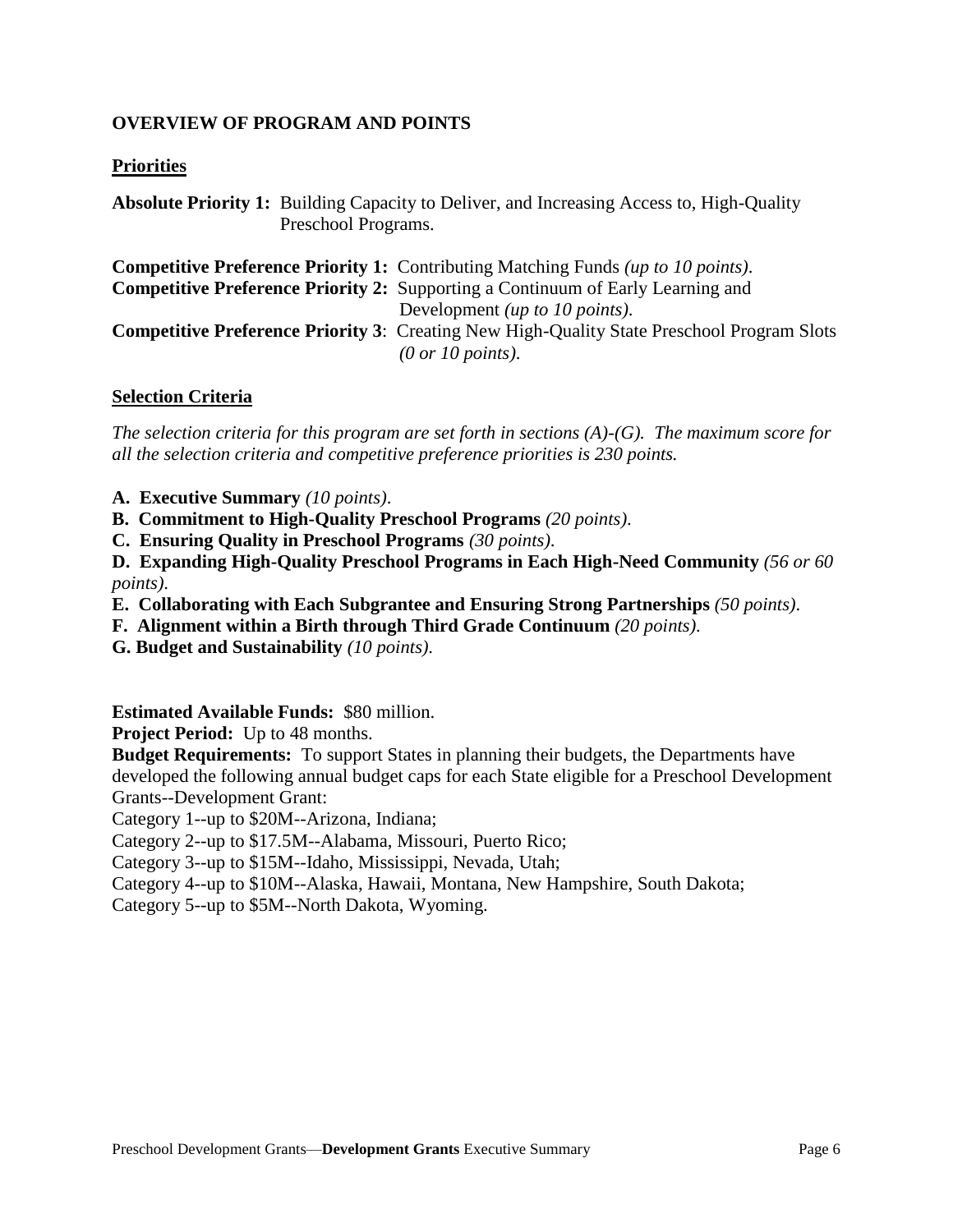# <span id="page-6-0"></span>**SELECTED APPLICATION INSTRUCTIONS**

#### Selected Background Information

Before you begin work on your Preschool Development Grants—Development Grant application, it may be helpful to understand the parts of the application. Each of these is described below.

# **Priorities:**

- o An *absolute priority* is a priority that all applicants must address fully in order to win; these will be assessed by peer reviewers as either "yes" or "no." If an applicant does not meet the competition's absolute priority, it will not be awarded a grant.
- o A *competitive preference priority* is one that earns the applicant extra, or "competitive preference," points.
- *Selection criteria* are the focal point of the application and the peer review. Applicants write narrative responses to these criteria, and reviewers judge their responses. Selection criteria in this competition may be supplemented by
	- o *Evidence*, including data tables and additional information the State believes will be helpful to peer reviewers.
- *Definitions* set forth the meaning of critical terms in the notice; defined terms are indicated by initial capitalization.
- **Requirements:**
	- o *Eligibility requirements* specify what applicants must have in place in order to compete for a grant. Staff from the Education Department ("ED") and the Department of Health and Human Services ("HHS") will make the eligibility determination.
	- o *Application requirements* list the elements that must be included in a complete application.
	- o *Program requirements* specify what applicants must do if they win a grant (*e.g.*, reporting, participating in technical assistance activities, publishing findings).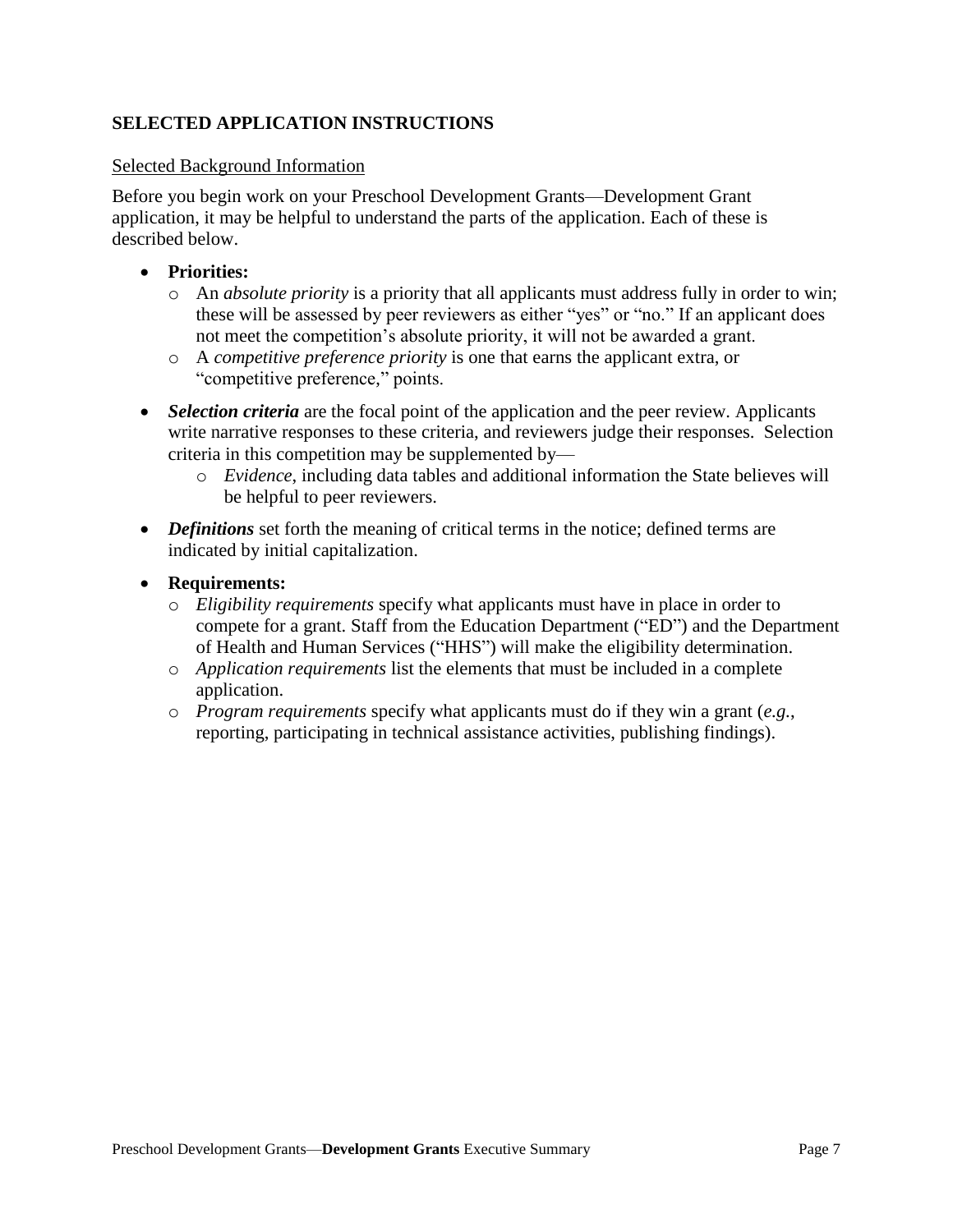# <span id="page-7-0"></span><sup>5</sup>**PRIORITIES**

*There are two types of priorities in the Preschool Development Grants-–Development Grant competition: absolute and competitive.* 

#### Absolute Priority

*We consider only applications that meet Absolute Priority 1.*

# **Absolute Priority 1: Building Capacity to Deliver, and Increasing Access to, High-Quality Preschool Programs.**

To meet this priority, the State must demonstrate in its application how it will build capacity to deliver, and increase access to, High-Quality Preschool Programs for Eligible Children by having an ambitious and achievable plan to--

- (1) Begin serving Eligible Children no later than year two of the grant period;
- (2) Subgrant at least 65 percent of its Federal grant funds received over the grant period to one or more Subgrantees to implement and sustain voluntary, High-Quality Preschool Programs for Eligible Children in one or more High-Need Communities in the State; and
- (3) Use no more than 35 percent of its Federal grant funds received over the grant period to develop or enhance State Preschool Program infrastructure and make quality improvements at the State level, such as those described in selection criterion  $(C)(1)$ , and build the capacity to deliver High-Quality Preschool Programs.

#### Competitive Preference Priorities

*Applicants may choose whether to address the competitive preference priorities. Additional points will be awarded to an application to the extent that reviewers determine it has met a competitive preference priority. Applicants earn points under the competitive preference priorities in a manner similar to how they earn points under the selection criteria.* 

#### **Competitive Preference Priority 1: Contributing Matching Funds** *(up to 10 points)***.**

Background: An applicant is not required to contribute non-Federal matching funds to support its ambitious and achievable plan. However, we will give competitive preference to applicants who address this priority and will award more points to applicants that commit to a larger matching contribution. Successful applicants that do not obtain or expend the matching funds they committed to in their applications may be subject to enforcement proceedings, including withholding of funds or denial of a continuation award.

Priority: To receive a competitive preference under this priority, the State must describe and submit appropriate evidence of a credible plan for obtaining and using non-Federal matching funds to support the implementation of its ambitious and achievable plan during the grant period. Matching funds may be comprised of State, local, and philanthropic funds and may also include increased State funding appropriated beginning in the State fiscal year prior to the first year of the grant period. Points will be awarded based on the following scale if the plan is determined to be credible: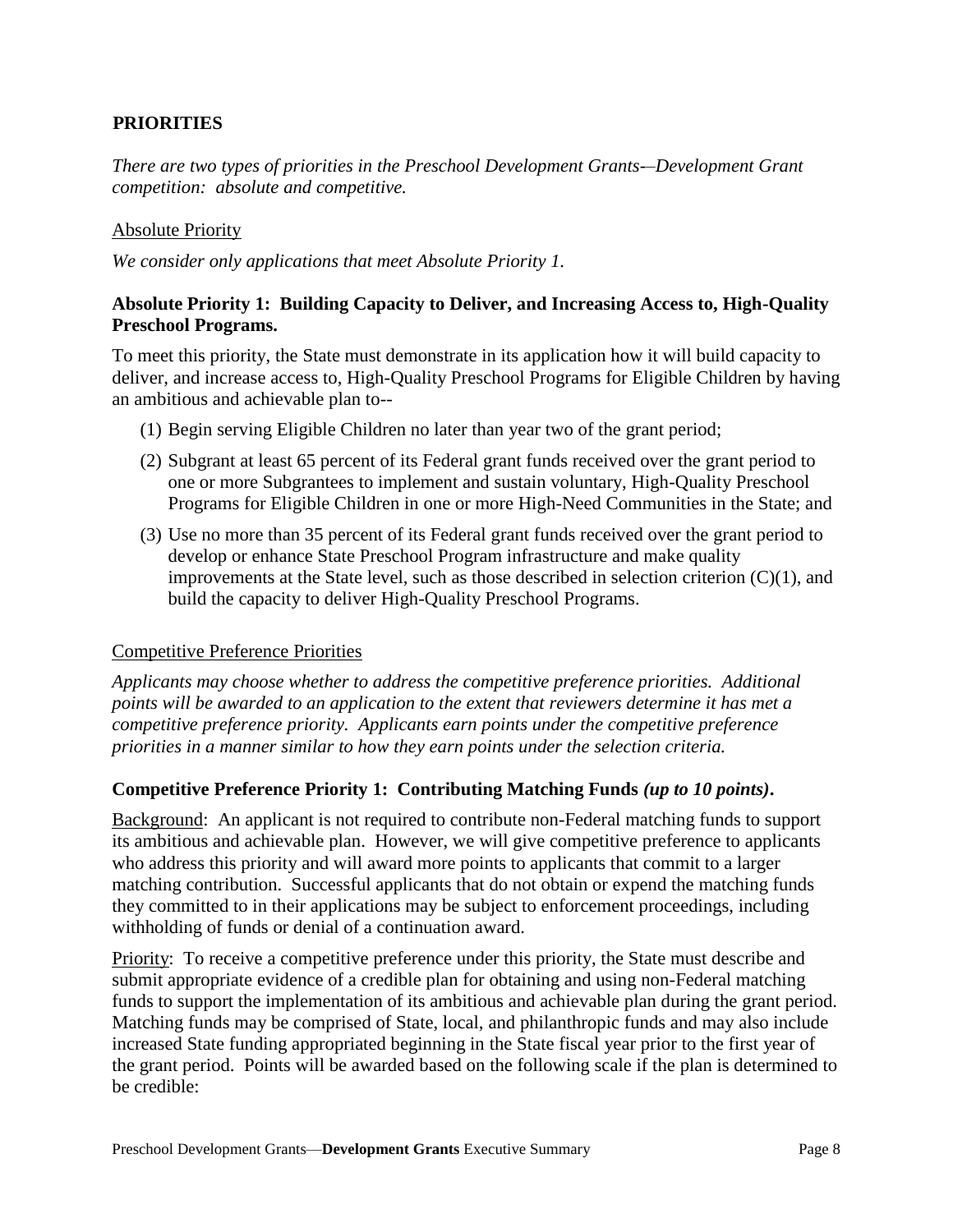| Percentage non-Federal match of   | Competitive preference points |
|-----------------------------------|-------------------------------|
| the State's four-year total award |                               |
| 50% or more                       | 10                            |
| 40-49%                            | 8                             |
| 30-39%                            | 6                             |
| 20-29%                            |                               |
| 10-19%                            |                               |
|                                   |                               |

# **Competitive Preference Priority 2: Supporting a Continuum of Early Learning and Development** *(up to 10 points)***.**

Background: The integration of High-Quality Preschool Programs within a broader continuum of comprehensive high-quality supports and services helps to create smooth transitions for children and families to ensure continuous and consistent high-quality early learning opportunities critical to children's success. Transition services play a vital role, particularly in the transitions from infant and toddler services to preschool services, and services under part C of the Individuals with Disabilities Education Act (IDEA) (20 U.S.C. 1400 et seq.) to services under section 619 of part B of IDEA. States can support children and families through crosssector partnerships and by leveraging resources from existing State and local agencies that provide early childhood services, including part C and section 619 of part B of IDEA, Early Head Start and Head Start, home visiting, child care, preschool programs, family supports (e.g., those that strengthen and stabilize families) and engagement resources, adult education, and housing, health, and mental health services.

Priority: To receive a competitive preference under this priority, the State must describe an ambitious and achievable plan that addresses the creation of a more seamless progression of supports and interventions from birth through third grade, such as high-quality infant and toddler care, home visitation, Full-Day kindergarten, and before- and after-care services for, at a minimum, a defined cohort of Eligible Children and their families within each High-Need Community served by each Subgrantee.

# **Competitive Preference Priority 3: Creating New High-Quality State Preschool Program Slots** *(0 or 10 points)***.**

Background: Many States have taken note of the short- and long-term benefits of early education and have launched efforts to expand the availability of State Preschool Programs. As of 2013, 40 States and the District of Columbia have at least one State Preschool Program in place.<sup>7</sup> Nevertheless, only about 28 percent of America's four-year-olds were enrolled in a State Preschool Program in the 2012-2013 school year.<sup>8</sup> The high costs of private preschool programs and the lack of State Preschool Programs narrow options for families, and especially so for lowincome families. In 2011, four-year-olds under 200 percent of poverty were 16 percentage-

 $7$  Based on current data from: Barnett, W.S., Carolan, M.E, Squires, J.H., and Clarke-Brown, K. (May 2014). State of Preschool 2013: First Look (NCES 2014-078). U.S. Department of Education. Washington, DC: National Center for Education Statistics. Available at: http://nces.ed.gov/pubsearch. 8 Ibid.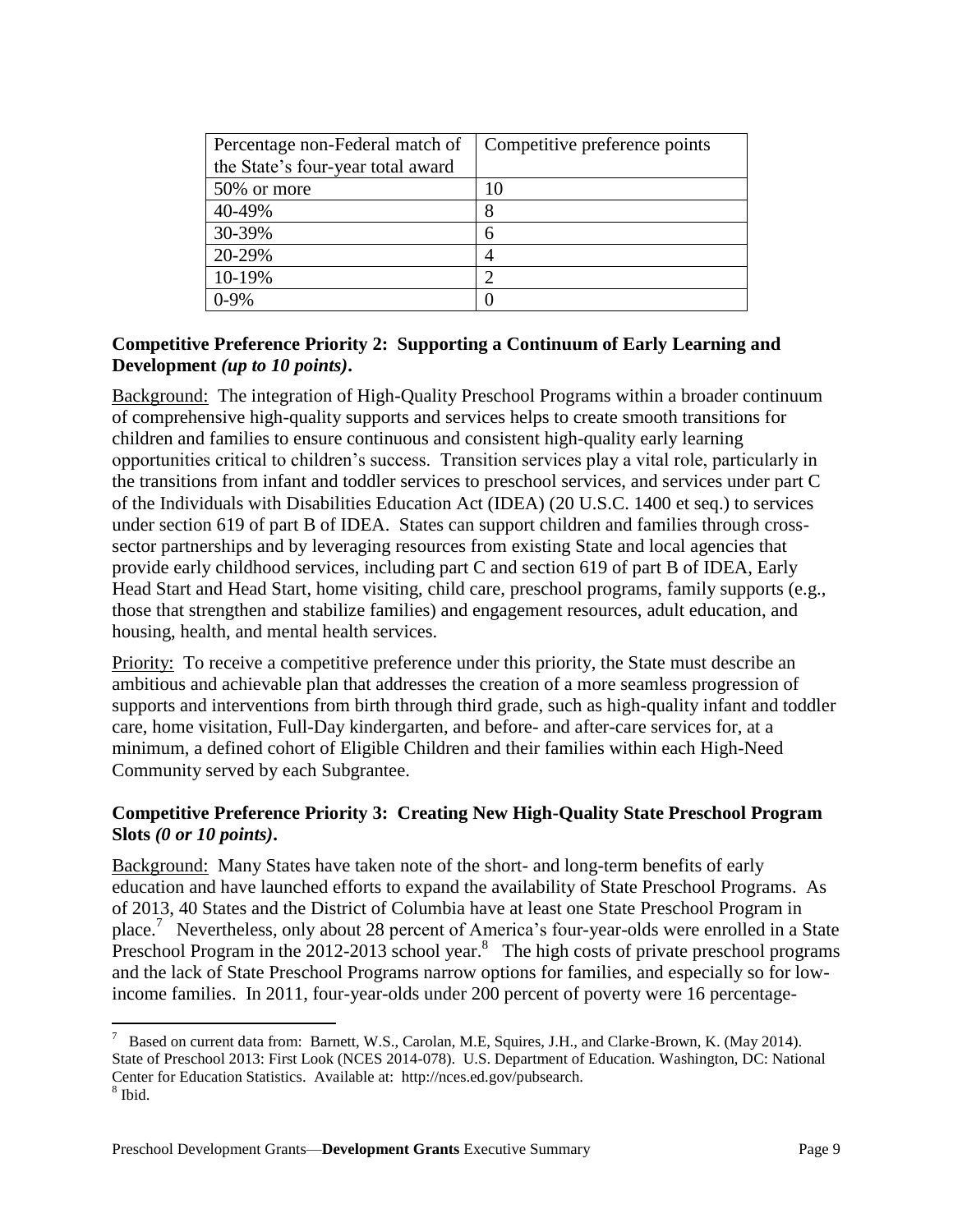points less likely than their higher-income peers (above 200 percent) to attend any preschool program, whether public or private.<sup>9</sup>

Priority: To receive a competitive preference under this priority, the State must demonstrate how it will use at least 50 percent of its Federal grant award to create new State Preschool Program slots that will increase the overall number of new slots in State Preschool Programs that meet the definition of High-Quality Preschool Programs.

 $9$  U.S. Department of Health and Human Services ASPE tabulations from the Current Population Survey, available at: http://aspe.hhs.gov/hsp/14/EarlyCareEducation/rb\_ece.cfm#\_Toc373832432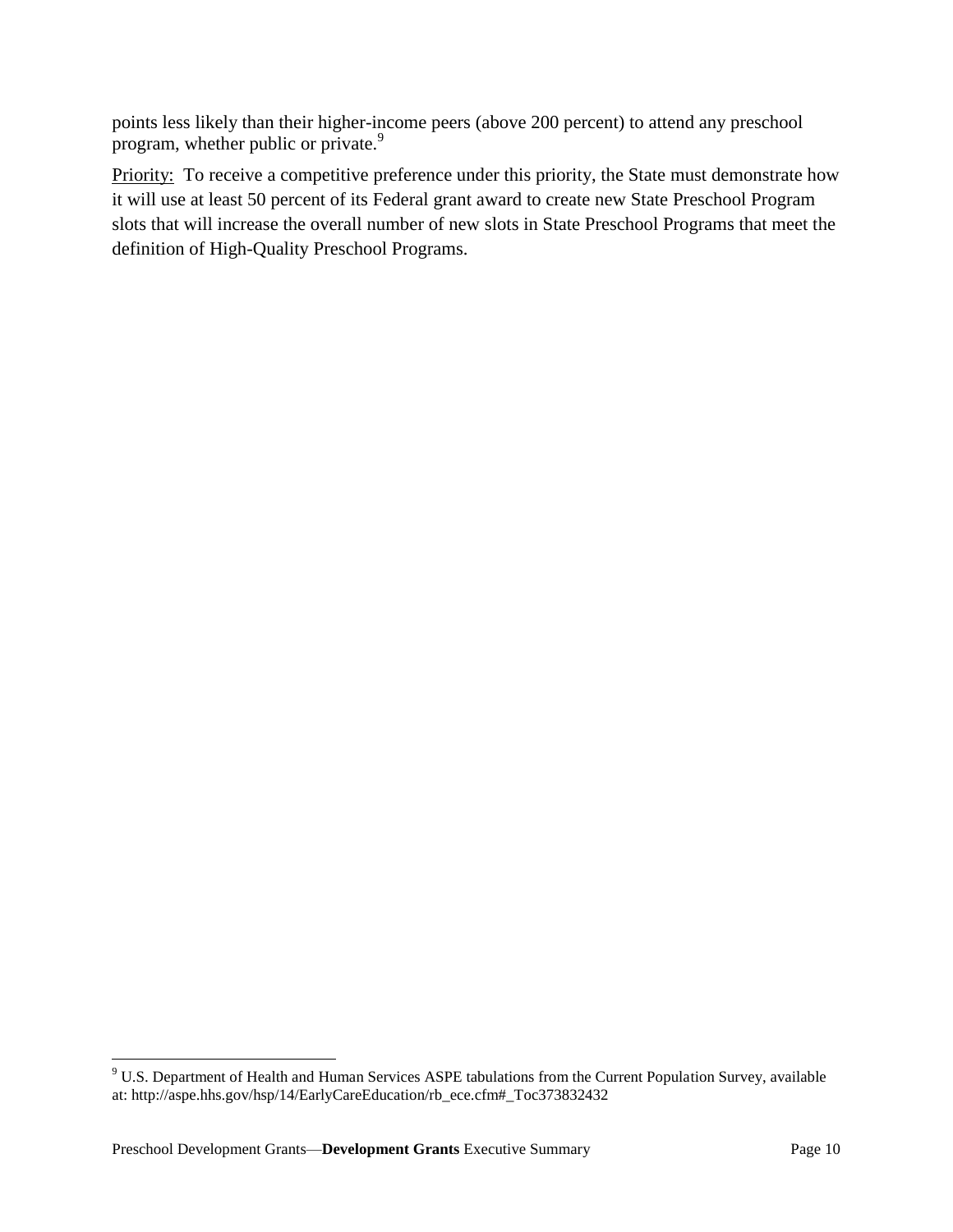#### <span id="page-10-0"></span><sup>B</sup>**SELECTION CRITERIA**

#### A. Executive Summary (10 points).

 The extent to which the State includes an ambitious and achievable plan for expanding access to High-Quality Preschool Programs that clearly articulates how the plans proposed under each criterion in this section, when taken together, will--

- $(1)$  Build on the State's progress to date as demonstrated in selection criterion  $(B)$ ;
- (2) Provide voluntary, High-Quality Preschool Programs for Eligible Children through subgrants to each Subgrantee in one or more High-Need Communities;
- (3) Increase the number and percentage of Eligible Children served in High-Quality Preschool Programs during each year of the grant period through the creation of new, and the improvement of existing State Preschool Program slots, as applicable;
- (4)Have all the characteristics specified in the definition of High-Quality Preschool Programs;
- (5) Set expectations for the school readiness of children upon kindergarten entry;
- (6)Be supported by a broad group of stakeholders, including Early Learning Intermediary
- Organizations and, if applicable, State and local early learning councils; and (7)Allocate funds between--
	- (a) Activities to build or enhance State Preschool Program infrastructure using no more than 35 percent of its Federal grant funds received over the grant period on State-level infrastructure including, but not limited to, monitoring and evaluation and other quality-enhancing activities that improve the delivery of High-Quality Preschool Programs to Eligible Children; and
	- (b) Subgrants to Early Learning Providers to implement voluntary, High-Quality Preschool Programs for Eligible Children in one or more High-Need Communities, including how it will—
		- (i) Provide High-Quality Preschool Programs to Eligible Children no later than the end of year two of the grant period;
		- (ii) Subgrant at least 65 percent of its Federal grant funds to its Subgrantee or Subgrantees over the grant period; and
		- (iii)Support each Subgrantee in culturally and linguistically appropriate outreach and communication efforts in order to ensure that all families, including those who are isolated or otherwise hard to reach, are informed of the opportunity and encouraged to enroll their children in available programs.

#### B. Commitment to High-Quality Preschool Programs (20 points).

 The extent to which the State demonstrates its commitment to develop or enhance the State Preschool Program infrastructure and its capacity to both deliver and increase access to High-Quality Preschool Programs for Eligible Children and their families, as evidenced by—

- (1) State Early Learning and Development Standards (2 points);
- (2) The State's financial investment, if any, and the estimated number and percentage of children, including, if known, the estimated number and percentage of Eligible Children, served in State Preschool Programs over the last four years (6 points);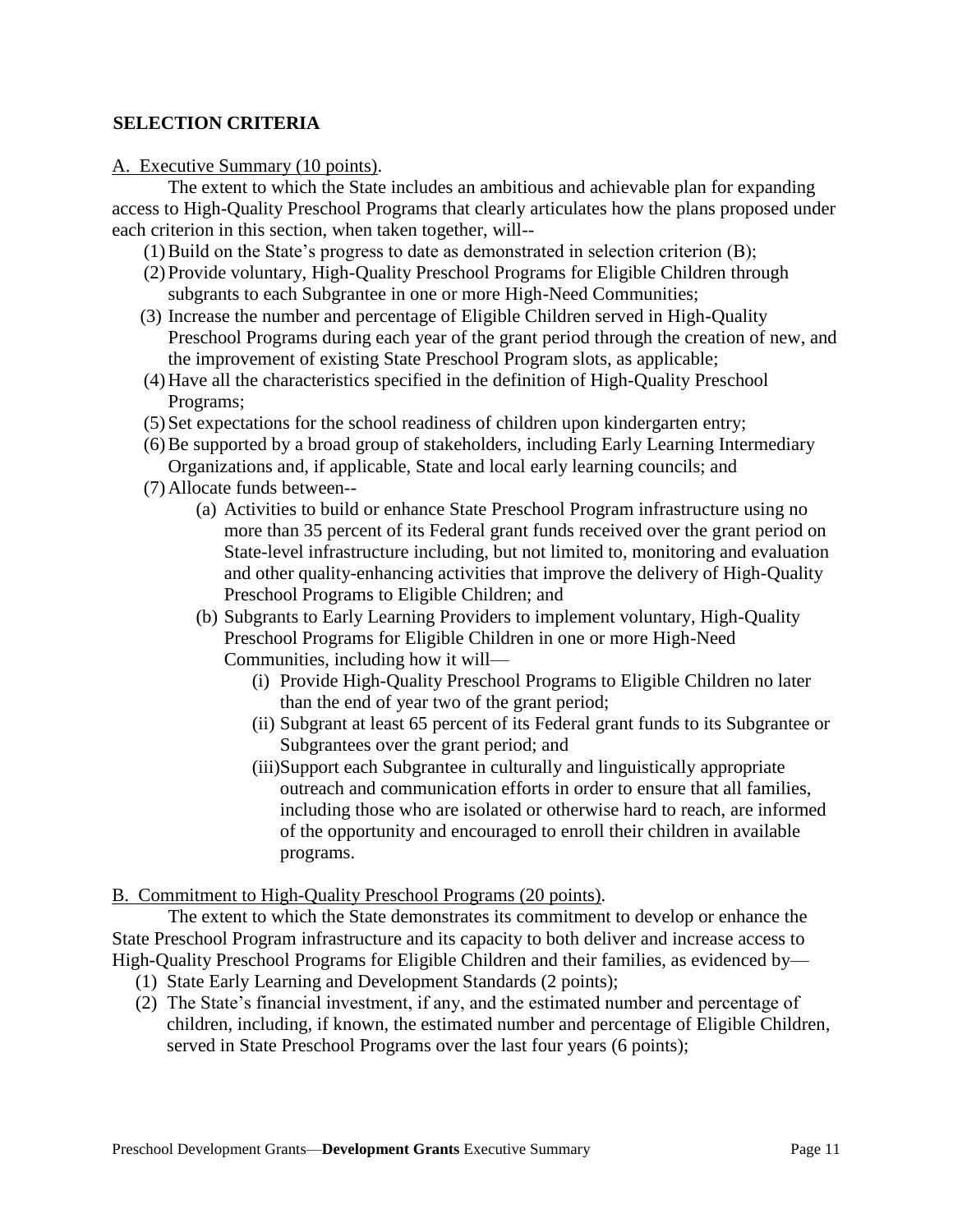- (3) Enacted and pending legislation, policies, or practices that demonstrate the State's current and future commitment to increasing access to High-Quality Preschool Programs for Eligible Children (4 points);
- (4) The quality of existing early learning programs that receive State funding, including State Preschool Programs, as evidenced by policies and program data that demonstrate the State's commitment to the components of a High-Quality Preschool Program; compliance with Program Standards; and support for program monitoring and improvement, which may be accomplished through the use of a TQRIS (4 points);
- (5) The State's coordination of preschool programs and services, in partnership with its Early Learning Advisory Council, with other State and Federal resources that may be used to serve preschool-aged children, including, if applicable, programs and services supported by title I of the ESEA, part C and section 619 of part B of IDEA, subtitle VII-B of the McKinney-Vento Act, the [Head Start Act](https://www.govtrack.us/congress/bills/browse?congress=__ALL__&sort=relevance&text=Head%20Start%20Act) [\(42 U.S.C. 9831 et seq.\)](http://www.law.cornell.edu/uscode/text/42/9831), and the [Child Care](https://www.govtrack.us/congress/bills/browse?congress=__ALL__&sort=relevance&text=Child%20Care%20and%20Development%20Block%20Grant%20Act%20of%201990)  [and Development Block Grant Act of 1990](https://www.govtrack.us/congress/bills/browse?congress=__ALL__&sort=relevance&text=Child%20Care%20and%20Development%20Block%20Grant%20Act%20of%201990) [\(42 U.S.C. 9858 et seq.\)](http://www.law.cornell.edu/uscode/text/42/9858) (2 points); and
- (6) The State's role in promoting coordination of preschool programs and services at the State and local levels with other sectors that support the early learning and development of children, including child health, mental health, family support, nutrition, child welfare, and adult education and training sectors (2 points).

# C. Ensuring Quality in Preschool Programs (30 points).

 The extent to which the State has an ambitious and achievable plan to ensure program quality, including a description of how the State will (8 points)--

- (1) Use no more than 35 percent of the funds received over the grant period for State Preschool Program infrastructure and quality improvements at the State level through activities such as--
	- (a) Enhancing or expanding Early Learning and Development Standards;
	- (b) Implementing Program Standards consistent with a High-Quality Preschool Program;
	- (c) Supporting programs in meeting the needs of children with disabilities and English learners, including in workforce development;
	- (d) Conducting a needs assessment to determine the current availability of High-Quality Preschool Programs, including private and faith-based providers and Head Start programs;
	- (e) Establishing or upgrading preschool teacher education and licensure requirements;
	- (f) Improving teacher and administrator early education training programs and professional development;
	- (g) Implementing a Statewide Longitudinal Data System to link preschool and elementary and secondary school data;
	- (h) Implementing a Comprehensive Early Learning Assessment System;
	- (i) Building preschool programs' capacity to engage parents in decisions about their children's education and development, help families build protective factors, and help parents support their children's learning at home;
	- (j) Building State- and community-level support for High-Quality Preschool Programs through systemic linkages to other early learning programs and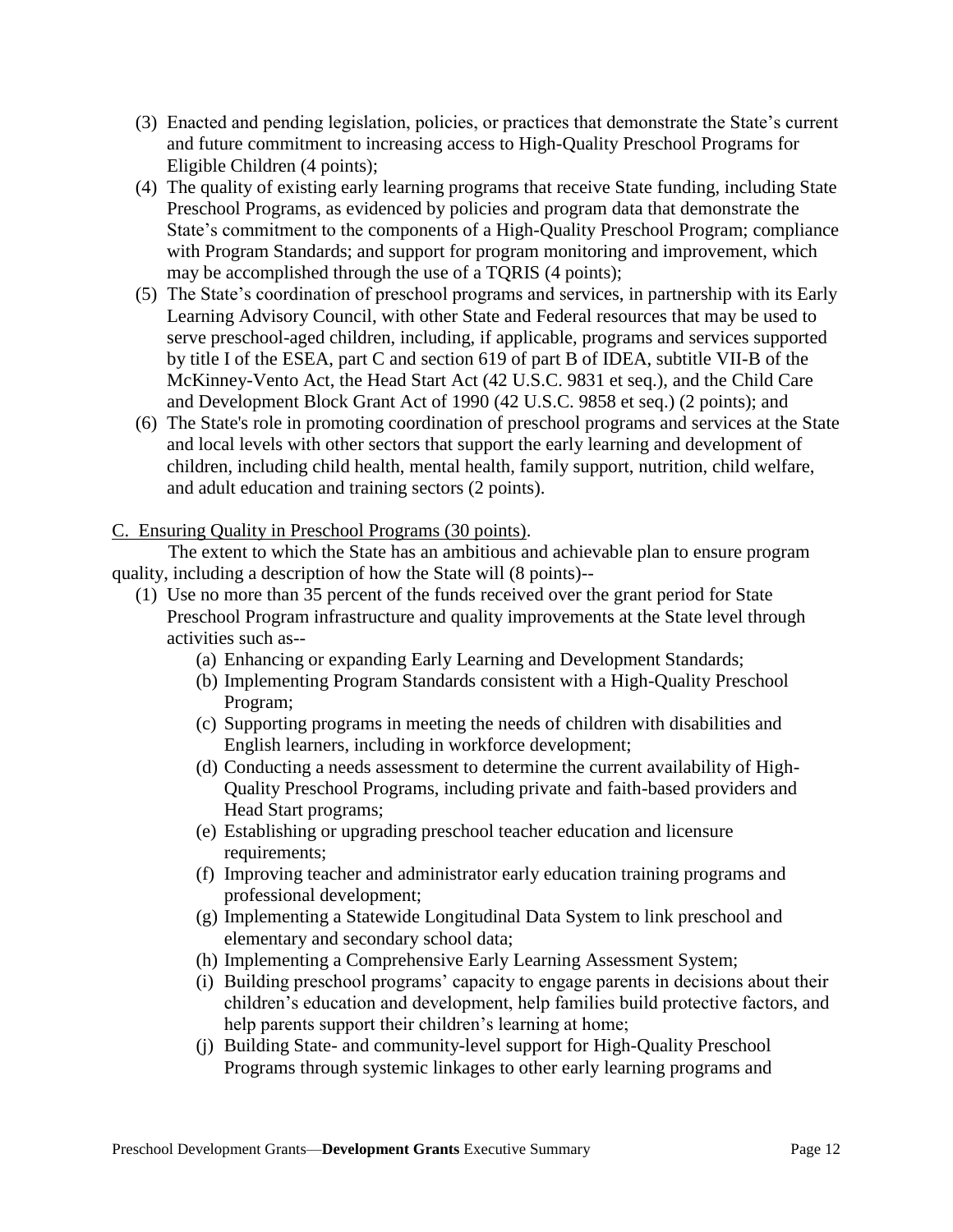resources to support families, such as child health, mental health, family support, nutrition, child welfare, and adult education and training sectors; and

- (k) Other activities that would support the delivery of High-Quality Preschool Programs to Eligible Children.
- (2) Implement a system for monitoring and supporting continuous improvement for each Subgrantee to ensure that each Subgrantee is providing High-Quality Preschool Programs (which may be accomplished through the use of leveraging a TQRIS and other existing monitoring systems), including the extent to which the State (10 points)--
	- (a) Has the capacity to measure preschool quality, including parent satisfaction measures, and provide performance feedback to inform and drive State and local continuous program improvement efforts;
	- (b) Is using a Statewide Longitudinal Data System that is able to track student progress from preschool through third grade; and
	- (c) Clearly specifies the measureable outcomes, including school readiness, to be achieved by the program.
- (3) Measure the outcomes of participating children across the five Essential Domains of School Readiness during the first few months of their admission into kindergarten using an assessment or assessments, such as a Kindergarten Entry Assessment, to achieve the purposes for which the assessment was developed and that conform with the recommendations of the National Research Council report on early childhood assessments  $(12 \text{ points})$ .<sup>10</sup>

# D. Expanding High-Quality Preschool Programs in Each High-Need Community (56 or 60 points).

 The extent to which the State articulates an ambitious and achievable plan for expanding High-Quality Preschool Programs in one or more High-Need Communities, including a description of how--

(1) The State--

- (a) Has selected each High-Need Community that will be served, including a description of each High-Need Community and its geographic diversity, such as whether the community is located in rural and tribal areas; or
- (b) Will select each High-Need Community that will be served, including a description of how the State will ensure their geographic diversity, such as whether the community is located in a rural or tribal area.
- Note: Applicants should address either  $(D)(1)(a)$  or  $(D)(1)(b)$ . Applicants may receive up to eight points for addressing  $(D)(1)(a)$  or up to four points for addressing  $(D)(1)(b)$ .
- (2) Each High-Need Community is currently underserved, including the number and percentage of four-year-olds in State Preschool Programs and other publically funded preschool programs (8 points).

<sup>&</sup>lt;sup>10</sup> One example of these reports is referenced here. National Research Council (2008). Early Childhood Assessment: Why, What, and How. Committee on Developmental Outcomes and Assessments for Young Children, C.E. Snow and S.B. Van Hemel, Editors. Board on Children, Youth, and Families, Board on Testing and Assessment, Division of Behavioral and Social Sciences and Education. Washington, DC: The National Academies Press. Available at: www.nap.edu/catalog.php?record\_id=12446.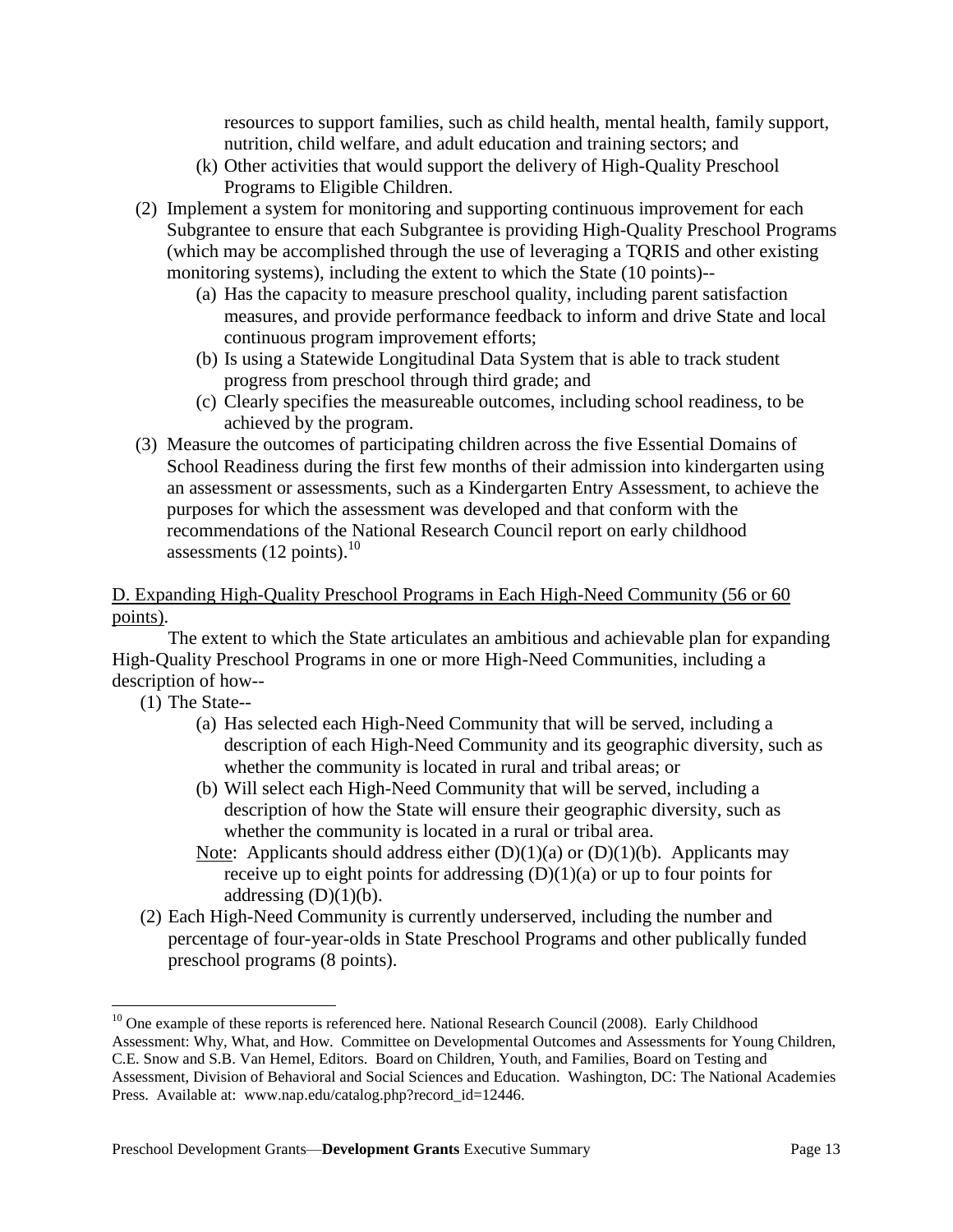- (3) The State conducted outreach, including consultation with tribes, if applicable, to potential Subgrantees and the process used in selecting each Subgrantee (4 points).
- (4) The State will subgrant at least 65 percent of its Federal grant award over the grant period to its Subgrantee or Subgrantees to implement and sustain voluntary, High-Quality Preschool Programs in one or more High-Need Communities, and--
	- (a) Set ambitious and achievable annual targets for the number and percentage of additional Eligible Children to be served during each year of the grant period (16 points); and
	- (b) Incorporate in its plan (12 points):
		- (i) Ambitious expansion of the number of new slots in State Preschool Programs that meet the definition of High-Quality Preschool Program; and
		- (ii) Ambitious improvement of existing State Preschool Program slots to bring them to the level of a High-Quality Preschool Program by extending programs from half-day to Full-Day; limiting class size and decreasing child to staff ratios; employing and compensating a teacher with a bachelor's degree; providing in-service, evidence-based professional development such as coaching; or providing Comprehensive Services. Note: Applicants may receive up to the full 12 points if they address only
- $(D)(4)(b)(i)$  or  $(b)(ii)$  or if they address both  $(D)(4)(b)(i)$  and  $(b)(ii)$ . (5) The State, in coordination with each Subgrantee, intends to sustain High-Quality Preschool Programs after the grant period, including any non-Federal support that the State or each Subgrantee commits to contribute (12 points).

#### E. Collaborating with Each Subgrantee and Ensuring Strong Partnerships (50 points).

 The extent to which the State has an ambitious and achievable plan to ensure that each Subgrantee is effectively implementing High-Quality Preschool Programs, including a description of--

- (1) The roles and responsibilities of the State and Subgrantee in implementing the project plan (2 points).
- (2) How the State plans to implement High-Quality Preschool Programs, including the organizational capacity and existing infrastructure of the Subgrantee to provide High-Quality Preschool Programs, either directly or indirectly through an Early Learning Provider or Providers, and coordinate the delivery of High-Quality Preschool Programs (6 points).
- (3) How the State will ensure that each Subgrantee minimizes local administrative costs (2 points).
- (4) How the State and Subgrantee will monitor the Early Learning Providers to ensure they are delivering High-Quality Preschool Programs (4 points).
- (5) How the State and the Subgrantee will coordinate plans related to assessments, data sharing, instructional tools, family engagement, cross-sector and comprehensive services efforts, professional development, and workforce and leadership development (4 points).
- (6) How the State and Subgrantee will coordinate, but not supplant, the delivery of High-Quality Preschool Programs funded under this grant with existing services for preschool-aged children including, if applicable, State Preschool Programs and programs and services supported through title I of the ESEA, part C and section 619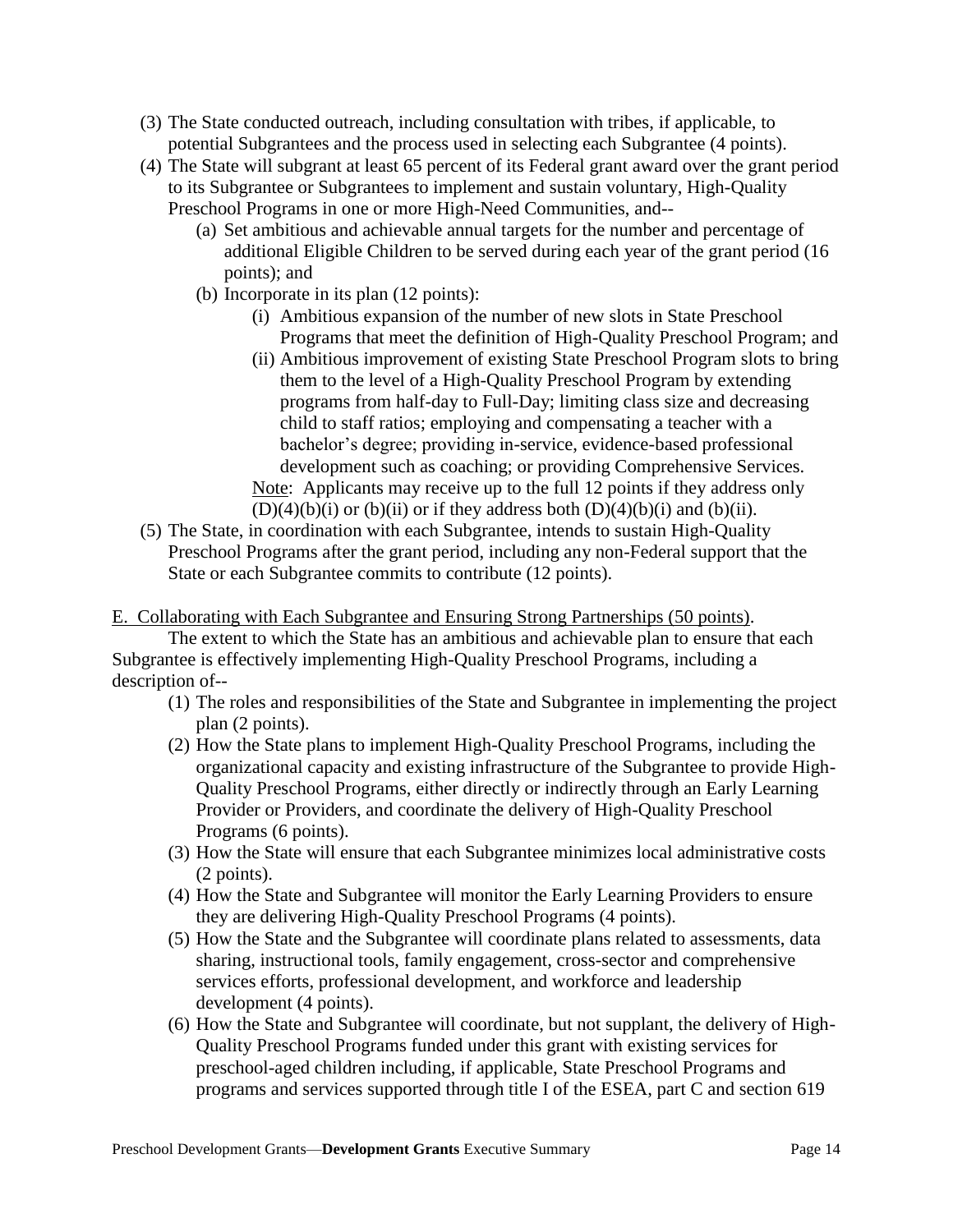of part B of IDEA, subtitle VII-B of the McKinney-Vento Act, the Head Start Act, and the Child Care and Development Block Grant Act (6 points).

- (7) How the Subgrantee will integrate, to the extent practicable, High-Quality Preschool Programs for Eligible Children within economically diverse, inclusive settings, including those that serve children from families with incomes above 200 percent of the Federal Poverty Line (6 points).
- (8) How the Subgrantee will deliver High-Quality Preschool Programs to Eligible Children, including Eligible Children who may be in need of additional supports, such as those who have disabilities or developmental delays; who are English learners; who reside on "Indian lands" as that term is defined by section 8013(7) of the ESEA; who are migrant; who are "homeless," as defined in subtitle VII-B of the McKinney-Vento Act; who are in the child welfare system; who reside in rural or tribal areas; who are from military families; and other children as identified by the State (6 points).
- (9) How the State will ensure the Subgrantee implements culturally and linguistically responsive outreach and communication efforts to enroll children from families with Eligible Children, including isolated or hard-to-reach families; helps families build protective factors; and engages parents and families (e.g., builds capacity to support children's learning and development) as decision-makers in their children's education (4 points).
- (10) How the State will ensure strong partnerships between each Subgrantee and LEAs or other Early Learning Providers, as appropriate, including a description of how the State will ensure that each Subgrantee (10 points) --
	- (a) Partners with LEAs or other Early Learning Providers, as appropriate, to carry out activities that provide children and their families with successful transitions from preschool into kindergarten; and
	- (b) Coordinates and collaborates with LEAs or other Early Learning Providers, as appropriate, in--
		- (i) Providing opportunities for early educators to participate in professional development on early learning and kindergarten standards, assessments, curricula, and culturally and linguistically responsive strategies to help families build protective factors, build parents' capacity to support their children's learning and development, and engage parents as decision-makers in their children's education;
		- (ii) Providing family engagement, support, nutrition, and other Comprehensive Services and coordinating with other community partners to ensure families' access to needed supports;
		- (iii)Supporting full inclusion of Eligible Children with disabilities and developmental delays to ensure access to and full participation in the High-Quality Preschool Program;
		- (iv)Supporting the inclusion of children who may be in need of additional supports, such as children who are English learners; who reside on "Indian lands" as that term is defined by section 8013(7) of the ESEA; who are migrant; who are "homeless," as defined in subtitle VII-B of the McKinney-Vento Act; who are in the child welfare system; who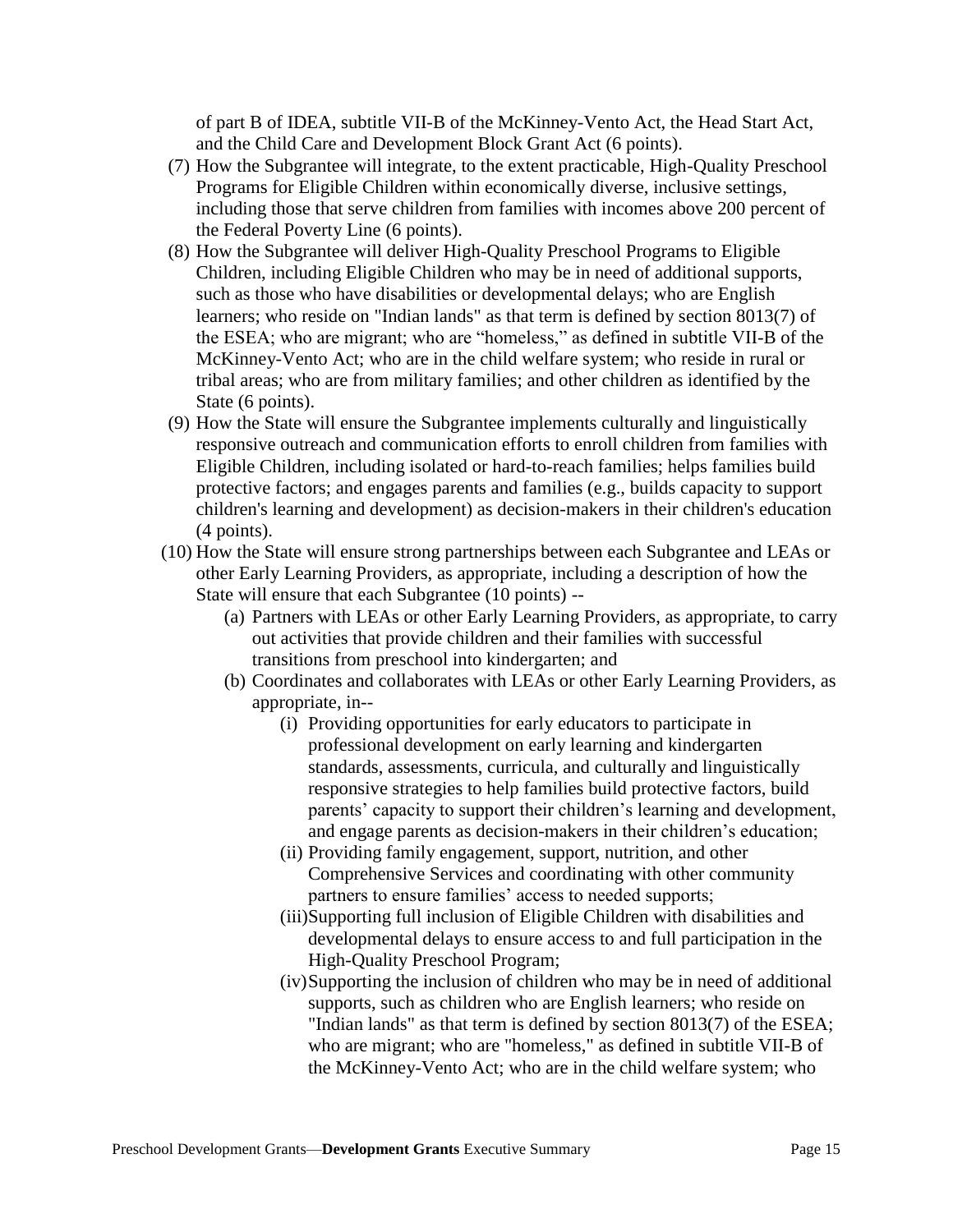reside in rural areas; who are from military families; and other children as identified by the State;

- (v) Ensuring that High-Quality Preschool Programs have age-appropriate facilities to meet the needs of Eligible Children;
- (vi)Developing and implementing a systematic procedure for sharing data and other records consistent with Federal and State law; and
- (vii) Utilizing community-based learning resources, such as libraries, arts and arts education programs, and family literacy programs.

# F. Alignment within a Birth through Third Grade Continuum (20 points).

 The extent to which the State has an ambitious and achievable plan to align High-Quality Preschool Programs supported by this grant with programs and systems that serve children from birth through third grade to, among other things, improve transitions for children across this continuum.

- (1) For birth through age-five programs, these activities include--
	- (a) Coordinating with other early education and care programs and child care family service providers supported through Federal, State, and local resources to build a strong continuum of learning for children from birth through age five and their families that expands families' choices, facilitates or improves their access to programs and supports in their own communities, and engages all families with Eligible Children, including isolated or hard-to-reach families that might not otherwise participate; and
	- (b) Ensuring that the provision of High-Quality Preschool Programs will not lead to a diminution of other services or increased cost to families for programs serving children from birth through age five; and
- (2) For kindergarten through third grade, these activities may include—
	- (a) Ensuring that Eligible Children are well-prepared for kindergarten;
		- (b) Sustaining the educational and developmental gains of Eligible Children by—
			- (i) Promoting collaboration between preschool and kindergarten teachers;
			- (ii) Expanding access to Full-Day kindergarten; and
			- (iii) Increasing the percentage of children who are able to read and do math at grade level by the end of third grade; and
		- (c) Sustaining a high level of parent and family engagement as children move from High-Quality Preschool Programs into the early elementary school years;
		- (d) Taking steps, or building upon the steps it has taken, to align, at a minimum--
			- (i) Child learning standards and expectations;
			- (ii) Teacher preparation, credentials, and workforce competencies;
			- (iii) Comprehensive Early Learning Assessment Systems;
			- (iv) Data systems; and
			- (v) Family engagement strategies.

# G. Budget and Sustainability (10 points).

The extent to which the budget narrative and budget tables demonstrate that the State will--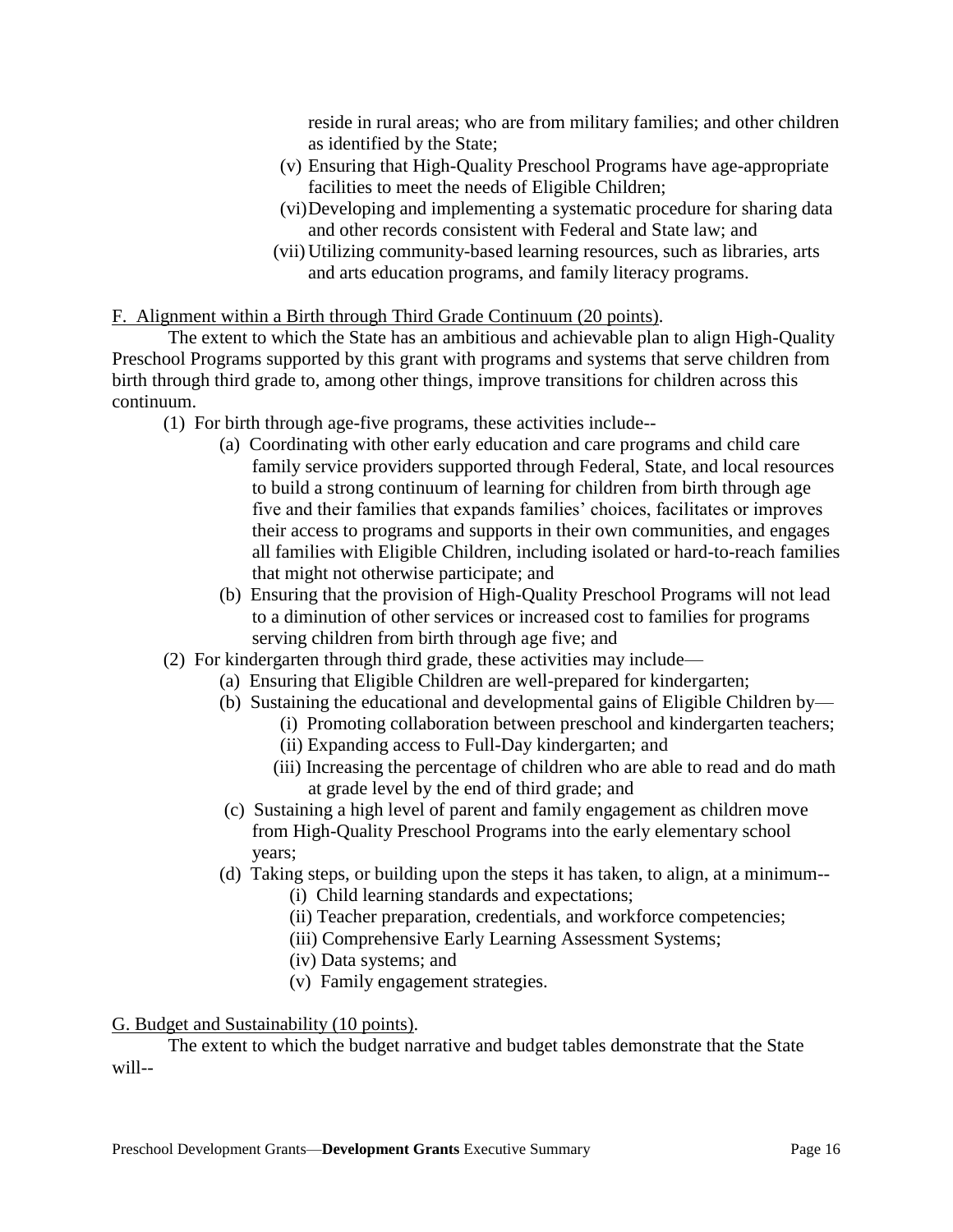- (1) Use the funds from this grant and any matching contributions to serve the number of children described in its ambitious and achievable plan for each year, including using the funds for the projected per child costs for new and improved State Preschool Program slots that are reasonable and sufficient, and that the projected per child costs for new and improved State Preschool Program slots are reasonable and sufficient to ensure High-Quality Preschool Programs;
- (2) Coordinate the use of existing funds from Federal sources that support early learning and development, such as title I of the ESEA, part C and section 619 of part B of IDEA, subtitle VII-B of the McKinney-Vento Act, the Head Start Act, and the Child Care and Development Block Grant Act of 1990, and State, private, local, foundation, or other private funding sources for activities and services that help expand High-Quality Preschool Programs; and
- (3) Sustain the High-Quality Preschool Programs supported by this grant after the grant period ends to ensure that the number and percentage of Eligible Children with access to High-Quality Preschool Programs in the State will be maintained or expanded, including to additional High-Need Communities.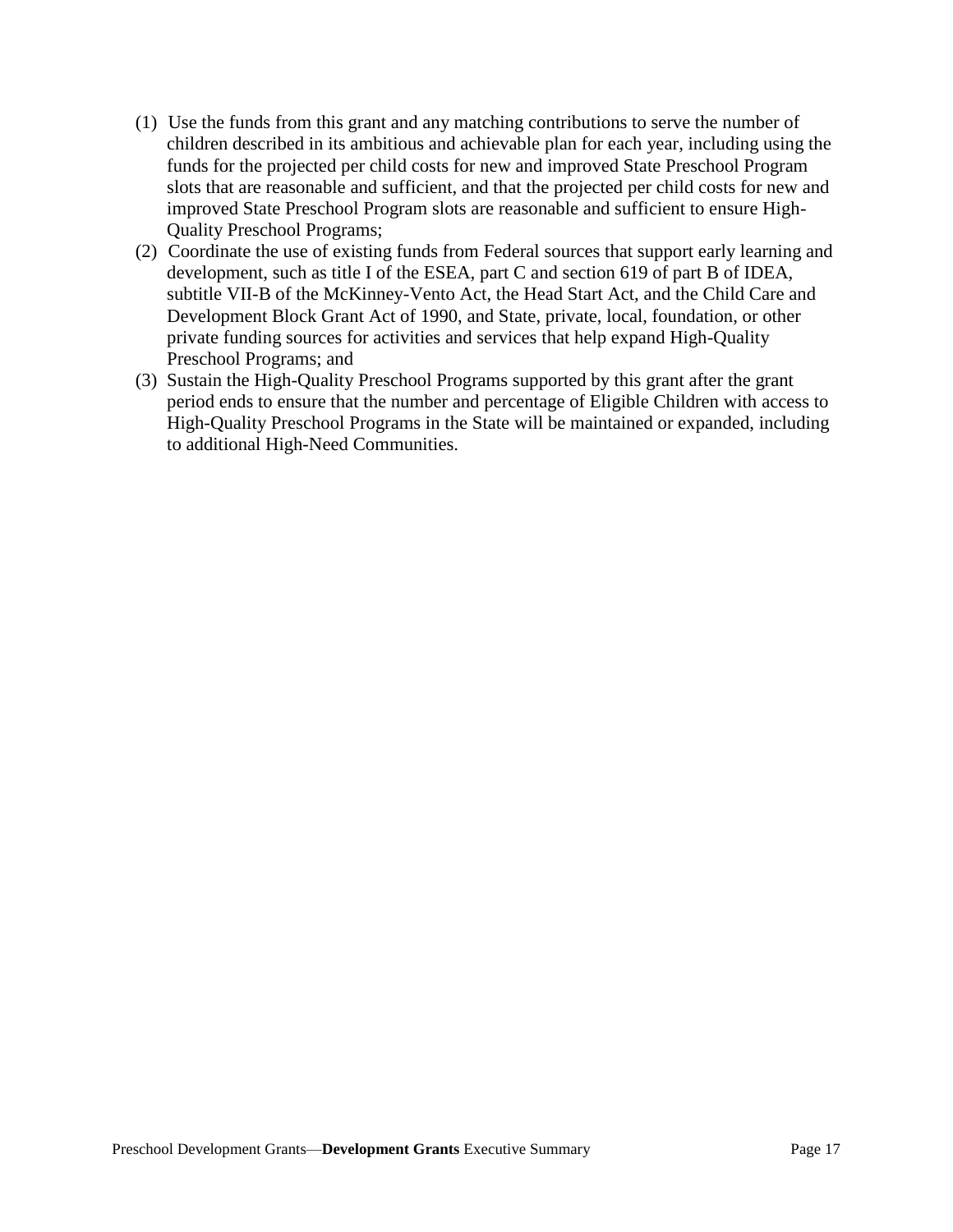#### <span id="page-17-0"></span>7B**PROGRAM DEFINITIONS**

 Comprehensive Early Learning Assessment System means a coordinated and comprehensive system of multiple assessments, each of which is valid and reliable for its specified purpose and for the population with which it will be used, that organizes information about the process and context of young children's learning and development in order to help teachers make informed instructional and programmatic decisions and that conforms with the recommendations of the National Research Council report on early childhood assessments<sup>11</sup> by including, at a minimum:

- (a) Screening Measures;
- (b) Formative Assessments;
- (c) Measures of Environmental Quality;
- (d) Measures of the Quality of Adult-Child Interactions; and
- (e) A Kindergarten Entry Assessment.

Comprehensive Services means services that include:

- (a) Screenings for hearing, vision, dental, health (including mental health), and development, as well as referrals and assistance obtaining services, when appropriate;
- (b) Culturally and linguistically responsive family engagement opportunities (taking into account home language), such as parent conferences (including parent input about their child's development) and support services, such as parent education, and leadership opportunities, such as a Parent Advisory Committee;
- (c) Nutrition services, including nutritious meals and snack options aligned with requirements set by the most recent Child and Adult Care Food Program guidelines promulgated by the Department of Agriculture, as well as regular, age-appropriate, nutrition education for children and their families;
- (d) Services coordinated with LEAs and early intervention service providers and other entities providing services under part C and section 619 of part B of IDEA;
- (e) Physical activity services aligned with evidence-based guidelines, such as those recommended by the Institute of Medicine, $12$  and which take into account and accommodate children with disabilities;
- (f) Partnerships with and linkages to community services to enhance family well-being, such as income supports, food pantries, housing, social services, and other services relating to health/mental health, domestic violence, substance abuse, adult literacy, education and training, and financial asset building;
- (g) On-site coordination of services, to the maximum extent feasible; and
- (h) Additional support services, determined by the State, as appropriate.

Early Learning and Development Standards means a set of expectations, guidelines, or developmental milestones that--

 $11$  One example of these reports is referenced here. National Research Council (2008). Early Childhood Assessment: Why, What, and How. Committee on Developmental Outcomes and Assessments for Young Children, C.E. Snow and S.B. Van Hemel, Editors. Board on Children, Youth, and Families, Board on Testing and Assessment, Division of Behavioral and Social Sciences and Education. Washington, DC: The National Academies Press. Available at: www.nap.edu/catalog.php?record\_id=12446.

<sup>&</sup>lt;sup>12</sup> www.iom.edu/Reports/2011/Early-Childhood-Obesity-Prevention-Policies/Recommendations.aspx.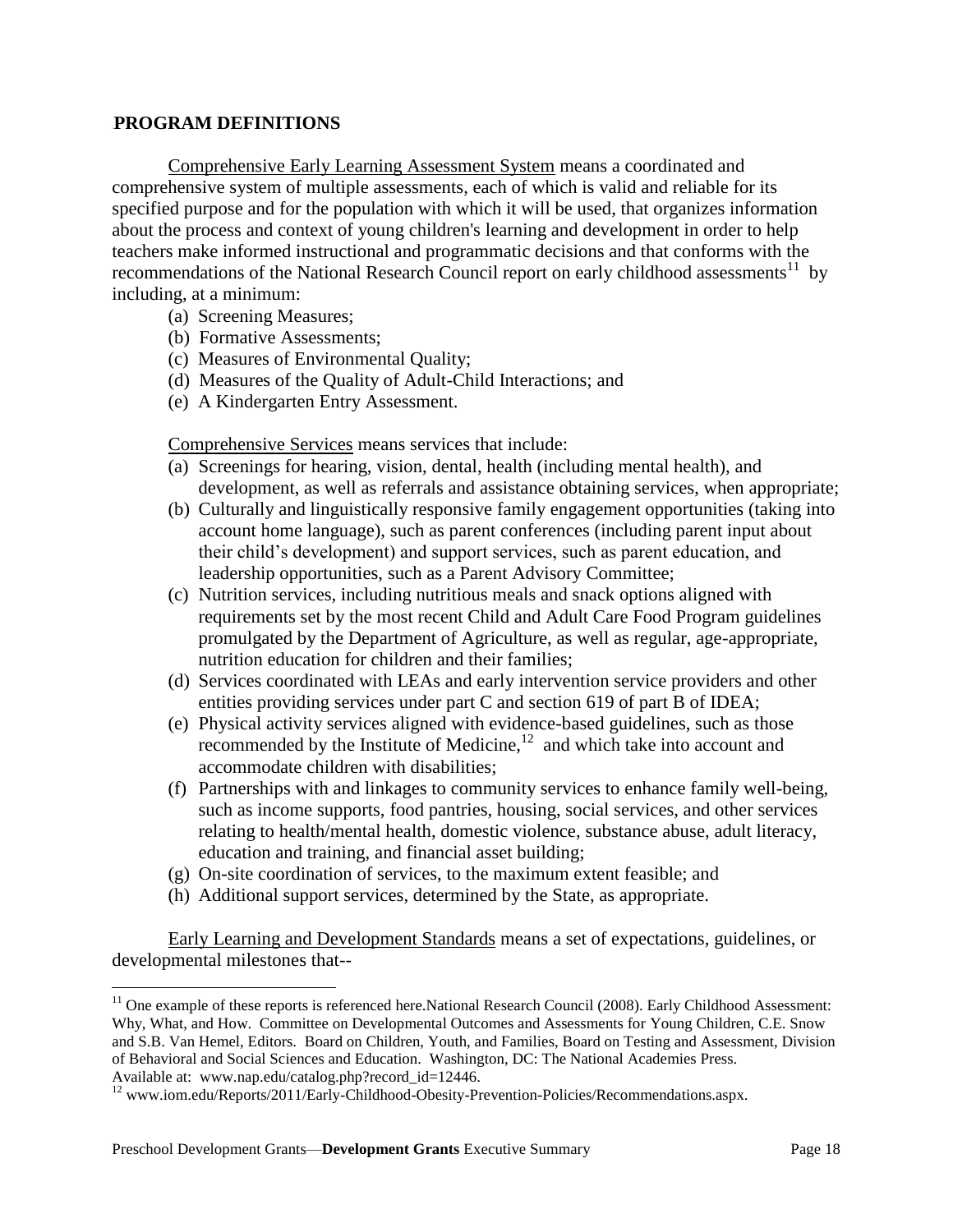- (a) Describes what all children from birth to kindergarten entry should know and be able to do and their disposition toward learning;
- (b) Is appropriate for each age group (e.g., infants, toddlers, and preschoolers); for English learners; and for children with disabilities or developmental delays;
- (c) Covers all Essential Domains of School Readiness; and
- (d) Is universally designed and developmentally, culturally, and linguistically appropriate.

Early Learning Intermediary Organization means a national, statewide, regional, or community-based organization that represents one or more networks of early learning and development programs in the State and that has influence or authority over them. Such Early Learning Intermediary Organizations include, but are not limited to, child care resource and referral agencies; State Head Start associations; family child care associations; State affiliates of the National Association for the Education of Young Children; State affiliates of the Council for Exceptional Children's Division of Early Childhood; statewide or regional union affiliates that represent early childhood educators; affiliates of the National Migrant and Seasonal Head Start Association; the National Tribal, American Indian, and Alaskan Native Head Start Association; the National Indian Child Care Association; and the National Indian Education Association.

Early Learning Provider means an entity that carries out an early childhood education program, including an LEA, charter school, educational service agency, Head Start program, licensed child care provider, municipality or other local government agency, tribe or Indian organization, institution of higher education, library, museum, or other eligible licensed provider as defined by the State, or a consortium thereof.

Eligible Children means four-year-old children from families whose income is at or below 200 percent of the Federal Poverty Line.

Eligible Children with Disabilities means Eligible Children who have been determined by the local educational agency to be eligible for special education and related services under section 619 of the IDEA (20 U.S.C. 1400 et seq.)

Essential Data Elements means the critical child, program, and workforce data elements of a coordinated early learning data system, including--

- (a) A unique statewide child identifier or another highly accurate, proven method to link data on that child, including Kindergarten Entry Assessment data, to and from the Statewide Longitudinal Data System and the coordinated early learning data system (if applicable);
- (b) A unique statewide early childhood educator identifier;
- (c) A unique program site identifier;
- (d) Child and family demographic information;
- (e) Early childhood educator demographic information, including data on educational attainment and State credentials or licenses held, as well as professional development information;
- (f) Program-level data on the program's structure, quality, child suspension and expulsion rates, staff retention, staff compensation, work environment, and all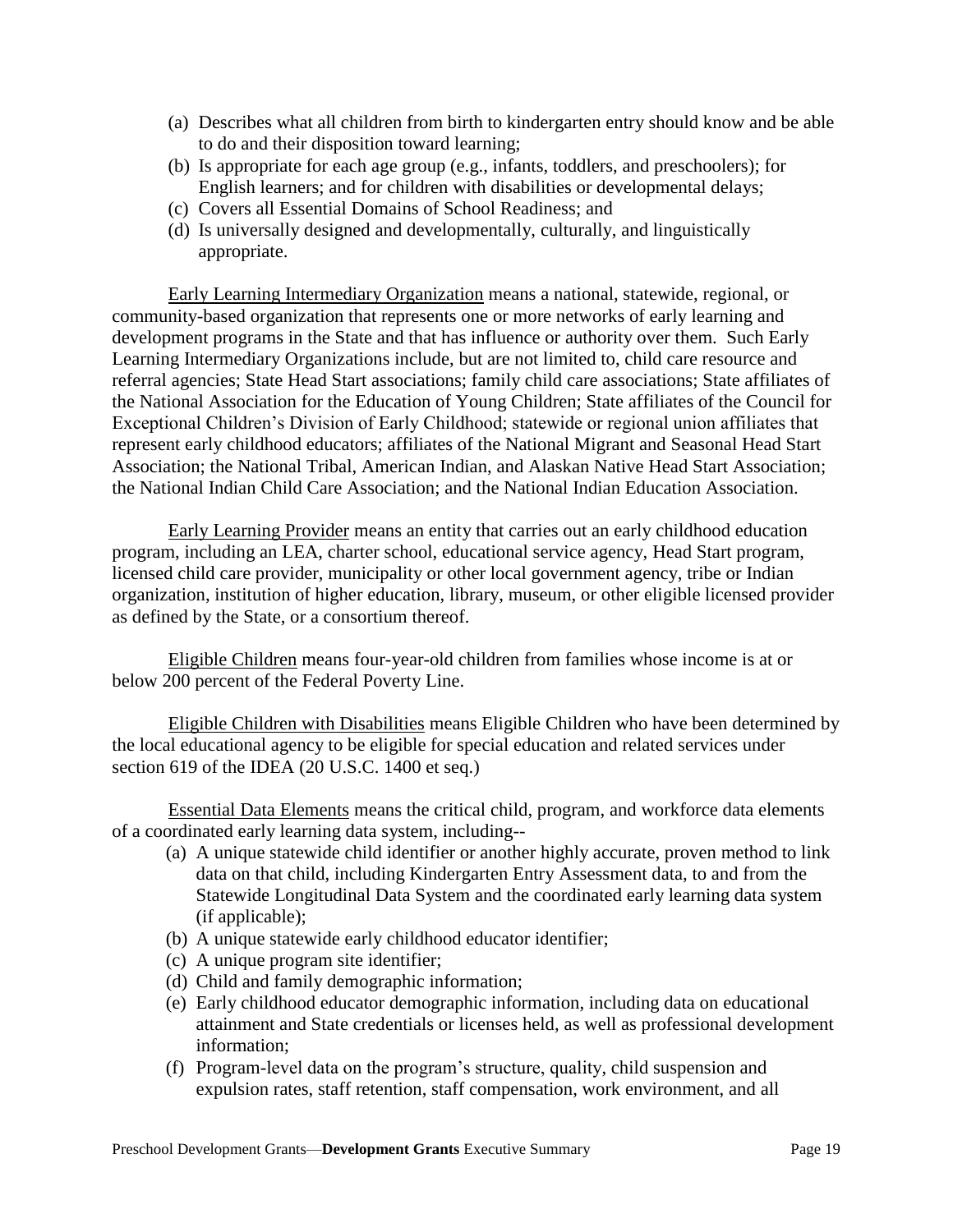applicable data reported as part of the State's Tiered Quality Rating and Improvement System; and

(g) Child-level program participation and attendance data.

Essential Domains of School Readiness means the domains of language and literacy development, cognition and general knowledge (including early mathematics and early scientific development), approaches toward learning (including the utilization of the arts), physical wellbeing and motor development (including adaptive skills), and social and emotional development.

Federal Poverty Line means a measure of income level issued annually by the Department of Health and Human Services and used to determine eligibility for certain programs and benefits. <sup>13</sup>

Formative Assessment (also known as a classroom-based or ongoing assessment) means assessment questions, tools, and processes--

- (a) That are--
	- (1) Specifically designed to monitor children's progress in meeting the Early Learning and Development Standards;
	- (2) Valid and reliable for their intended purposes and their target populations; and
	- (3) Linked directly to the curriculum; and
- (b) The results of which are used to guide and improve instructional practices.

Full-Day means a day that is--

- (a) Equivalent to a full school day at the public elementary schools in the State; and
- (b) Not fewer than five hours a day.

High-Need Community means a geographically defined area, such as a city, town, county, neighborhood, district, rural or tribal area, or consortium thereof, with a high level of need as determined by the State.

High-Quality Preschool Program means an early learning program that includes structural elements that are evidence-based and nationally recognized as important for ensuring program quality, including at a minimum--

- (a) High staff qualifications, including a teacher with a bachelor's degree in early childhood education or a bachelor's degree in any field with a State-approved alternate pathway, which may include coursework, clinical practice, and evidence of knowledge of content and pedagogy relating to early childhood, and teaching assistants with appropriate credentials;
- (b) High-quality professional development for all staff;
- (c) A child-to-instructional staff ratio of no more than 10 to 1;
- (d) A class size of no more than 20 with, at a minimum, one teacher with high staff qualifications as outlined in paragraph (a) of this definition;
- (e) A Full-Day program;

<sup>&</sup>lt;sup>13</sup> The 2014 Federal Poverty Line, also known as poverty guidelines or "Federal poverty level" (FPL), can be found at http://aspe.hhs.gov/poverty/14poverty.cfm.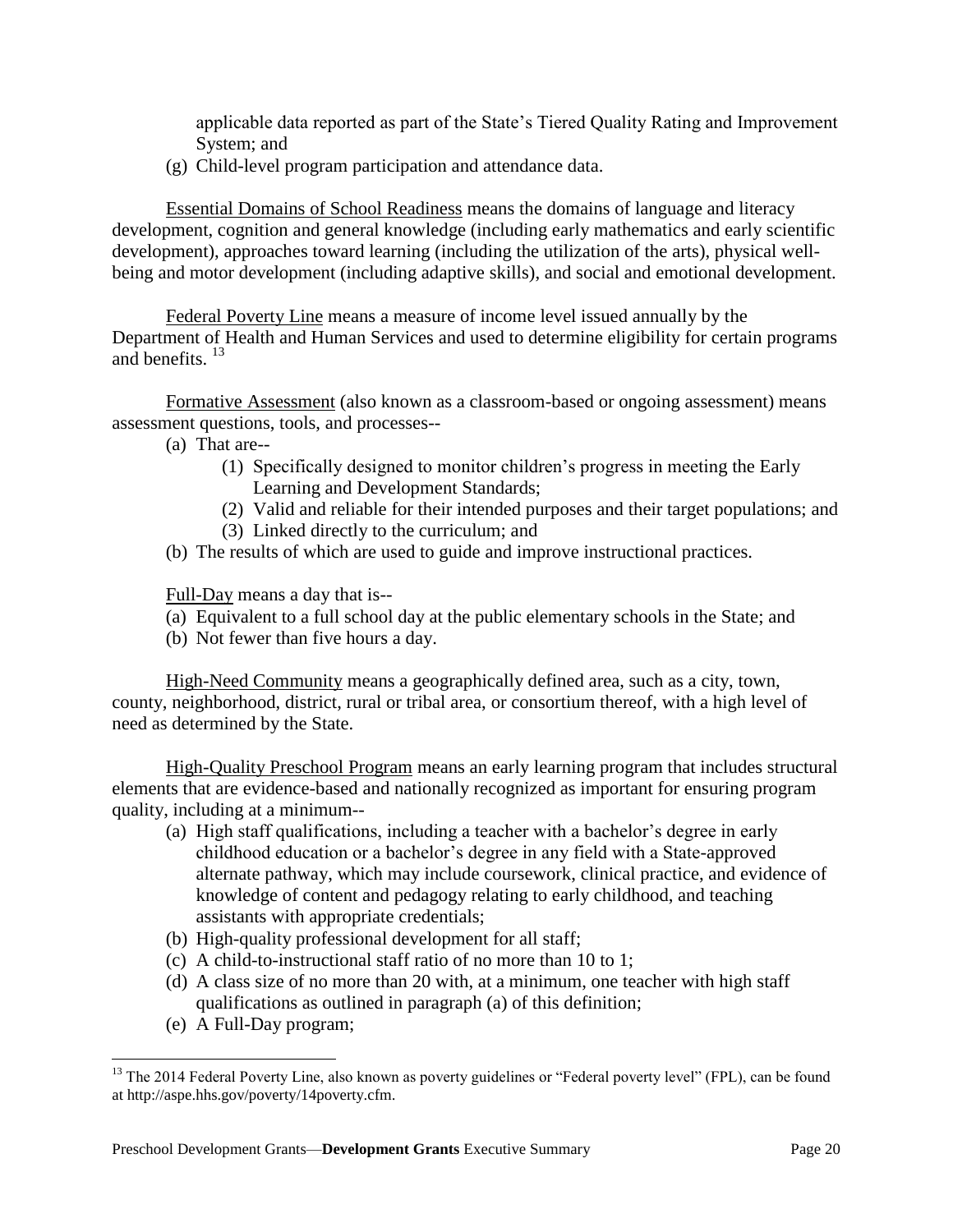- (f) Inclusion of children with disabilities to ensure access to and full participation in all opportunities;
- (g) Developmentally appropriate, culturally and linguistically responsive instruction and evidence-based curricula, and learning environments that are aligned with the State Early Learning and Development Standards, for at least the year prior to kindergarten entry;
- (h) Individualized accommodations and supports so that all children can access and participate fully in learning activities;
- (i) Instructional staff salaries that are comparable to the salaries of local K-12 instructional staff;
- (j) Program evaluation to ensure continuous improvement;
- (k) On-site or accessible Comprehensive Services for children and community partnerships that promote families' access to services that support their children's learning and development; and
- (l) Evidence-based health and safety standards.

Kindergarten Entry Assessment means an assessment that--

- (a) Is administered to children during the first few months of their admission into kindergarten;
- (b) Covers all Essential Domains of School Readiness;
- (c) Is used in conformance with the recommendations of the National Research Council reports on early childhood;<sup>14</sup> and
- (d) Is valid and reliable for its intended purposes and for the target populations and aligned to the Early Learning and Development Standards.

*Results of the assessment should be used to inform efforts to close the school-readiness gap at kindergarten entry, to inform instruction in the early elementary school grades, and to inform parents about their children's status and involve them in decisions about their children's education. This assessment must not be used to prevent children's entry into kindergarten or as a single measure for high-stakes decisions.*

Lead Agency means a State-level agency that administers public funds related to early learning and development and is participating in the State's ambitious and achievable plan; this agency is designated by the Governor for the administration of the Preschool Development Grants funds and is the fiscal agent for the grant.

Local Educational Agency (LEA) has the meaning given the term in section 9101 of the ESEA.

<sup>&</sup>lt;sup>14</sup> One example of these reports is referenced here. National Research Council (2008). Early Childhood Assessment: Why, What, and How. Committee on Developmental Outcomes and Assessments for Young Children, C.E. Snow and S.B. Van Hemel, Editors. Board on Children, Youth, and Families, Board on Testing and Assessment, Division of Behavioral and Social Sciences and Education. Washington, DC: The National Academies Press.

Available at: www.nap.edu/catalog.php?record\_id=12446.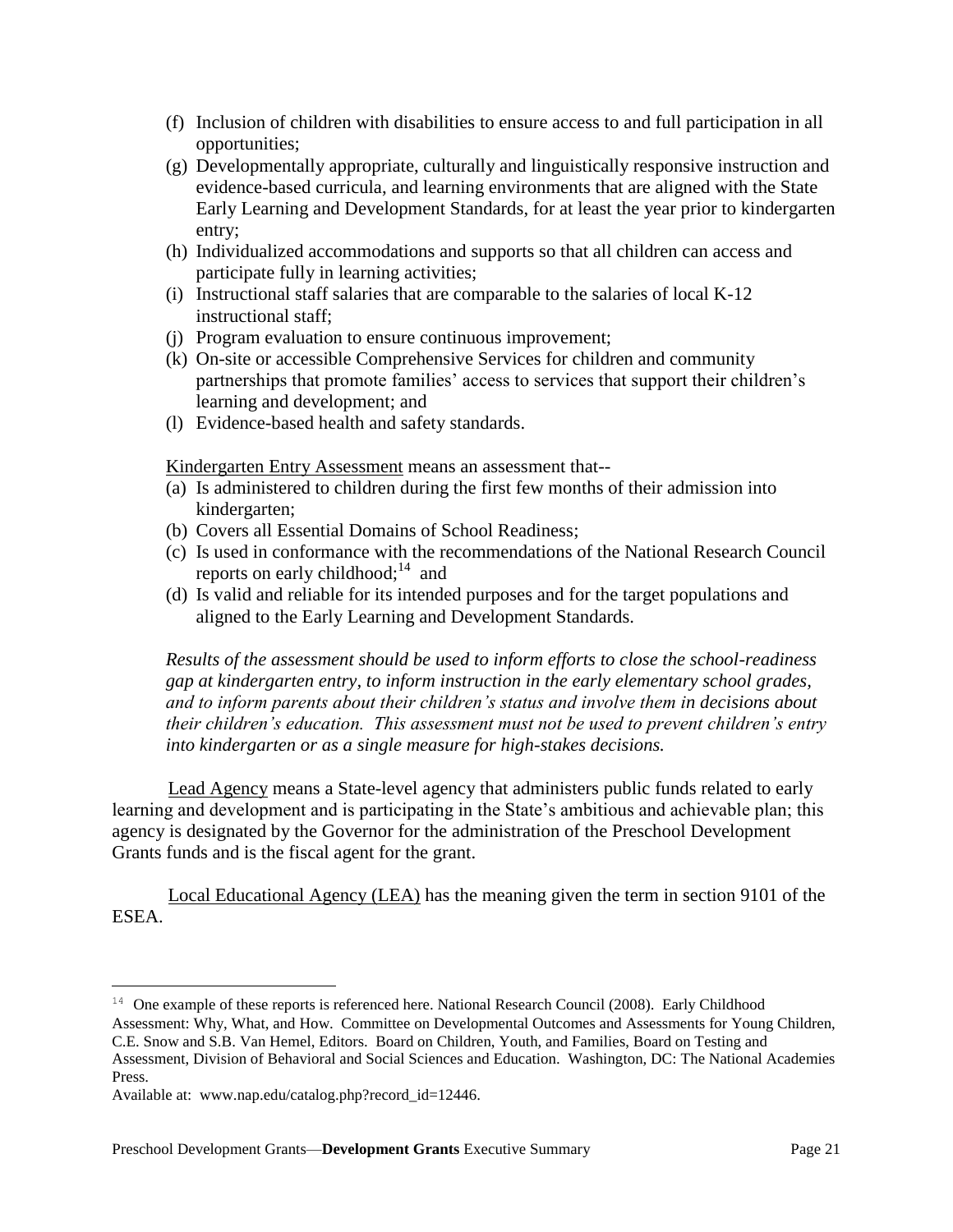Measures of Environmental Quality means valid and reliable indicators of the overall quality of the early learning environment.

Measures of the Quality of Adult-Child Interactions means the measures obtained through valid and reliable processes for observing how teachers and caregivers interact with children, where such processes are designed to promote child learning and to identify strengths of and areas for improvement for early learning professionals.

Program Standards means the standards that serve as the basis for a TQRIS and define differentiated levels of quality for Early Learning and Development Programs. Program Standards must measure, at a minimum, the extent to which--

- (a) Early Learning and Development Standards are implemented through evidence-based activities, interventions, or curricula that are appropriate for each age group of infants, toddlers, and preschoolers;
- (b) Comprehensive Early Learning Assessment Systems are used routinely and appropriately to improve instruction and enhance program quality by providing robust and coherent evidence of--
	- (1) Children's learning and development outcomes; and
	- (2) Program performance;
	- (c) A qualified workforce improves young children's health, social, emotional, and educational outcomes;
	- (d) Culturally and linguistically responsive strategies are successfully used to engage families, help them build protective factors, and strengthen their capacity to support their children's development and learning. These strategies may include, but are not limited to, parent access to the program, ongoing two-way communication with families, parent education in child development, outreach to fathers and other family members, training and support for families as children move to preschool and kindergarten, social networks of support, intergenerational activities, linkages with community supports, adult and family literacy programs, parent involvement in decision making, and parent leadership development;
	- (e) Health promotion practices include health and safety requirements; developmental, behavioral, and sensory screening, referral, and follow up; the promotion of physical activity, healthy eating habits, oral health, and behavioral health; and health literacy of parents; and
	- (f) Data practices are effective and include gathering Essential Data Elements and entering them into the State's Statewide Longitudinal Data System or other early learning data system, using these data to guide instruction and program improvement, and making this information readily available to families.

Screening Measures means age and developmentally appropriate, valid, and reliable instruments that are used to identify children who may need follow-up services to address developmental, learning, or health needs in, at a minimum, the areas of physical health, behavioral health, oral health, child development, vision, and hearing.

State means any of the 50 States, the District of Columbia, and Puerto Rico.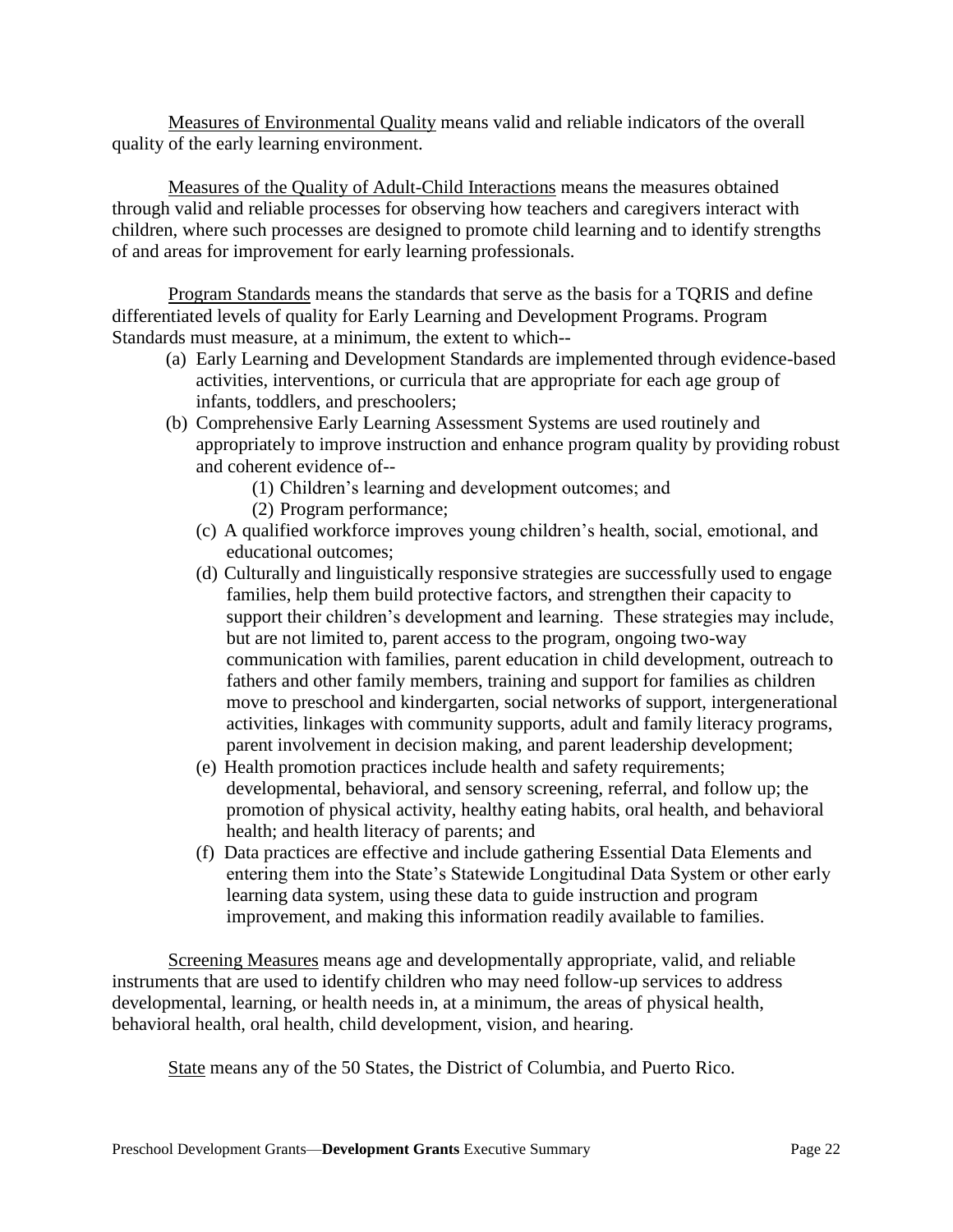State Preschool Program means a preschool program predominately supported with State funds that provides services to four-year-old children, including a State Head Start program.

Statewide Longitudinal Data System means the State's longitudinal education data system that collects and maintains detailed, high-quality, student- and staff-level data that are linked across entities and that over time provide a complete academic and performance history for each student. The Statewide Longitudinal Data System is typically housed within the State educational agency but includes or can be connected to early childhood, postsecondary, and labor data.

Subgrantee means an Early Learning Provider serving at least one High-Need Community that is receiving a subgrant from the State, and is participating in the State's ambitious and achievable plan.

Tiered Quality Rating and Improvement System (TQRIS) means the system through which the State uses a set of progressively higher Program Standards to evaluate the quality of an early learning and development program and to support program improvement. A Tiered Quality Rating and Improvement System consists of four components:

- (a) Tiered Program Standards with multiple rating categories that clearly and meaningfully differentiate program quality levels.
- (b) Monitoring to evaluate program quality based on the Program Standards.
- (c) Supports to help programs meet progressively higher standards (e.g., through training, technical assistance, financial support).
- (d) Program quality ratings that are publicly available and include a process for validating the system.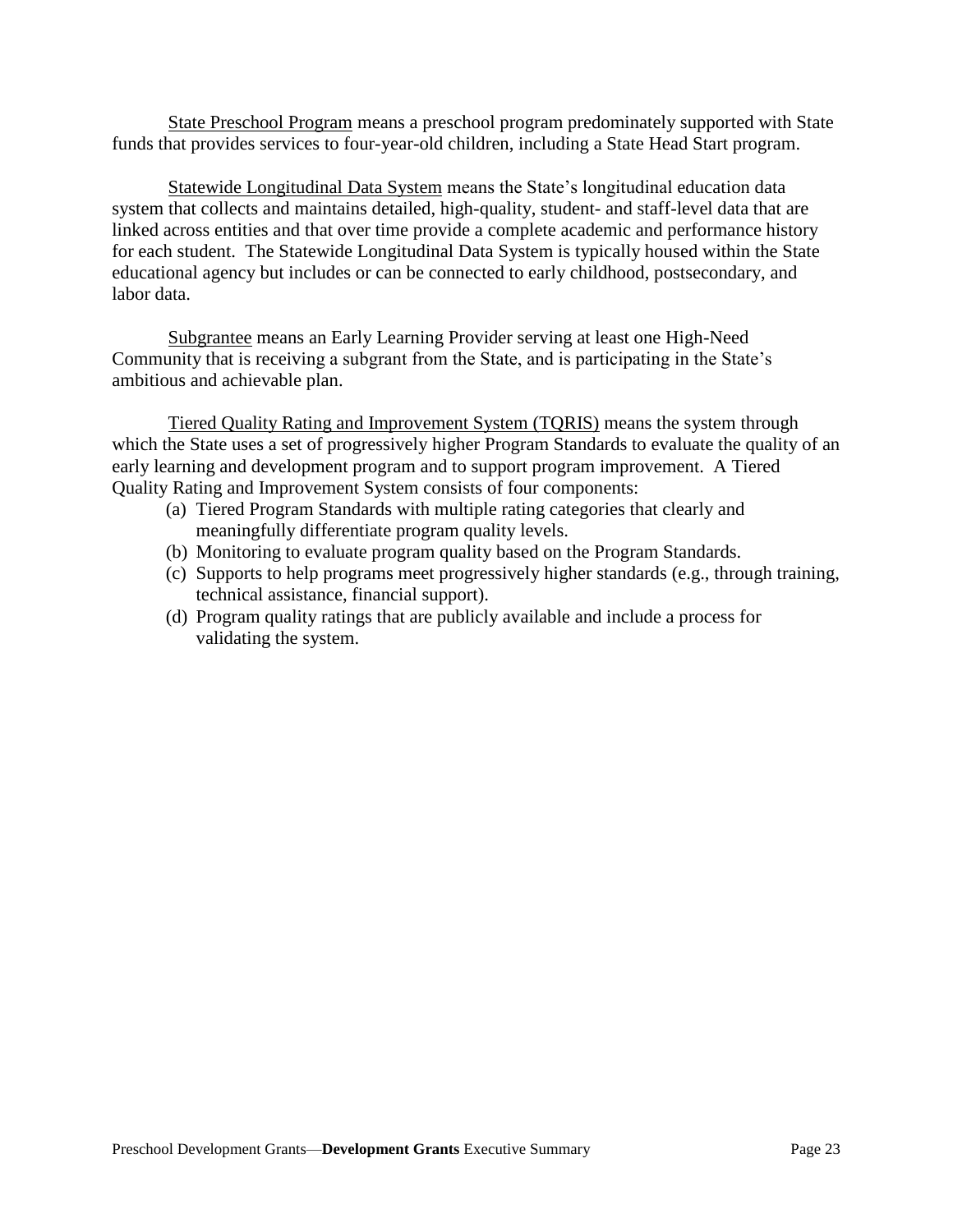# <span id="page-23-0"></span>8B**ELIGIBILITY REQUIREMENTS**

To be eligible to compete for funding under this program a State must--

- (a) Serve less than 10 percent of four-year-old children in a State Preschool Program or not have a State Preschool Program;<sup>15</sup> and
- (b) Not have received an award under a Race to the Top Early Learning Challenge competition.

Therefore, only the States of Alabama, Alaska, Arizona, Hawaii, Idaho, Indiana, Mississippi, Missouri, Montana, Nevada, New Hampshire, North Dakota, Puerto Rico, South Dakota, Utah, and Wyoming are eligible to apply for Preschool Development Grants--Development Grants.

# <span id="page-23-1"></span>**APPLICATION REQUIREMENTS**

*The following requirements apply to all applications submitted under this competition:*

- (a) The State's application must be signed by the Governor or an authorized representative and an authorized representative from the Lead Agency.
- (b) The application must include a letter of support from an operational State Advisory Council on Early Childhood Education and Care that meets the requirements described in section 642B(b) of the Head Start Act (42 U.S.C. 9837(b)) and in paragraph (l) of the Program Requirements. If the State does not have an operational State Advisory Council, the application must include a letter of support from a similar State council on early childhood education and care established by the State's legislature or assigned the duties of the State Advisory Council on Early Childhood Education and Care by the State's Governor that meets the requirements described in section 642B(b) of the Head Start Act (42 U.S.C. 9837(b)) and in paragraph (l) of the Program Requirements. The letter must describe the council's level of support and, if applicable, participation in the grant.
- (c) The State must include a budget narrative that details how it will use Federal grant funds awarded under this competition, and, if applicable, funds from other Federal, State, private, and local sources, to achieve--
	- (1) The goals outlined in its ambitious and achievable plan; and
	- (2) Its ambitious and achievable targets for increasing the number and percentage of Eligible Children who are enrolled in High-Quality Preschool Programs through, as applicable, newly created and improved State Preschool Program slots as described in selection criterion  $(D)(4)(b)$ .
- (d) The State must complete the Excel spreadsheets that are provided on the Preschool Development Grants Website at www.ed.gov/programs/preschooldevelopmentgrants and upload to the Other Attachments Form in Grants.gov as explained in Part 5 of the application.
- (e) The State must provide, for each selection criterion or priority in this notice that solicits an ambitious and achievable plan, a description of the following elements, at a minimum--

<sup>&</sup>lt;sup>15</sup> Based on current data from: Barnett, W.S., Carolan, M.E, Squires, J.H., and Clarke-Brown, K. (May 2014). State of Preschool 2013: First Look (NCES 2014-078). U.S. Department of Education. Washington, DC: National Center for Education Statistics. Available at: http://nces.ed.gov/pubsearch.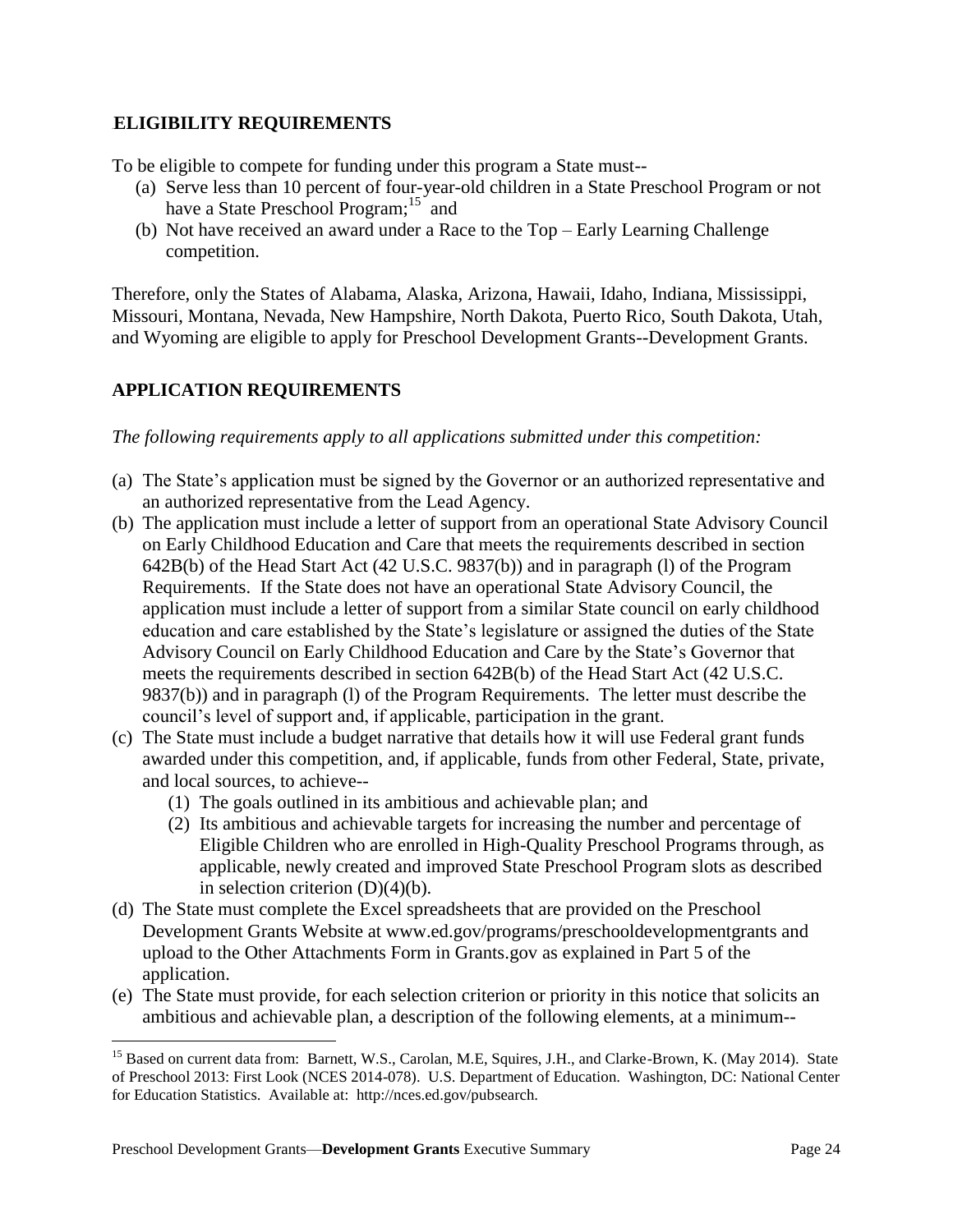- (1) The key goals of the plan;
- (2) The key activities to be undertaken; the rationale for the activities; and, if applicable, where in the State the activities will be initially implemented, and where and how they will be scaled up over time;
- (3) A realistic timeline, including key milestones, for implementing each key activity;
- (4) The party or parties responsible for implementing each activity and other key personnel assigned to each activity;
- (5) Appropriate financial resources to support successful implementation and sustainment of the plan;
- (6) The information requested as supporting evidence, if any, together with any additional information the State believes will be helpful to peer reviewers in judging the credibility of the plan;
- (7) The information requested in the performance measures, where applicable; and
- (8) How the State will address the needs of Eligible Children, including those who may be in need of additional supports, such as children who have disabilities or developmental delays; who are English learners; who reside on "Indian lands" as that term is defined by section 8013(7) of the Elementary and Secondary Education Act of 1965, as amended (20 U.S.C. 6301 et seq.) (ESEA); who are migrant; who are "homeless," as defined in subtitle VII-B of the McKinney-Vento Homeless Assistance Act (42 U.S.C. §11434a(2)) (McKinney-Vento Act); whose families are involved in the child welfare system; who reside in rural areas; who are from military families; and other children as identified by the State, if applicable.

#### **PROGRAM REQUIREMENTS**

*States and each Subgrantee that receive funds under this grant program must meet the following requirements for, at a minimum, the duration of the grant period:*

- (a) The State must continue to participate in--
	- (1) The programs authorized by part C and section 619 of part B of IDEA;
	- (2) The Child Care and Development Fund (CCDF) program (pursuant to the Child Care and Development Block Grant Act (42 U.S.C. 9858 et seq.));
	- (3) The program authorized under section 418 of the Social Security Act (42 U.S.C. 618);
	- (4) The Maternal, Infant, and Early Childhood Home Visiting program (section 511 of title V of the Social Security Act, as amended by section 2951 of the Affordable Care Act of 2010 (Pub. L. 111-148)); and
	- (5) Subtitle VII-B of the McKinney-Vento Act.
- (b) The State and each Subgrantee must use funds made available under this grant to supplement, not supplant, any Federal, State, or local funds (e.g., IDEA, title I, Head Start, CCDF, and any matching funds included as part of Competitive Preference Priority 2) that, in the absence of the funds awarded under this grant, would be available for improving the quality of State Preschool Programs and increasing access to High-Quality Preschool Programs.
- (c) The State must participate in grantee technical assistance activities facilitated by ED or HHS, individually or in collaboration with other State grantees, to share effective program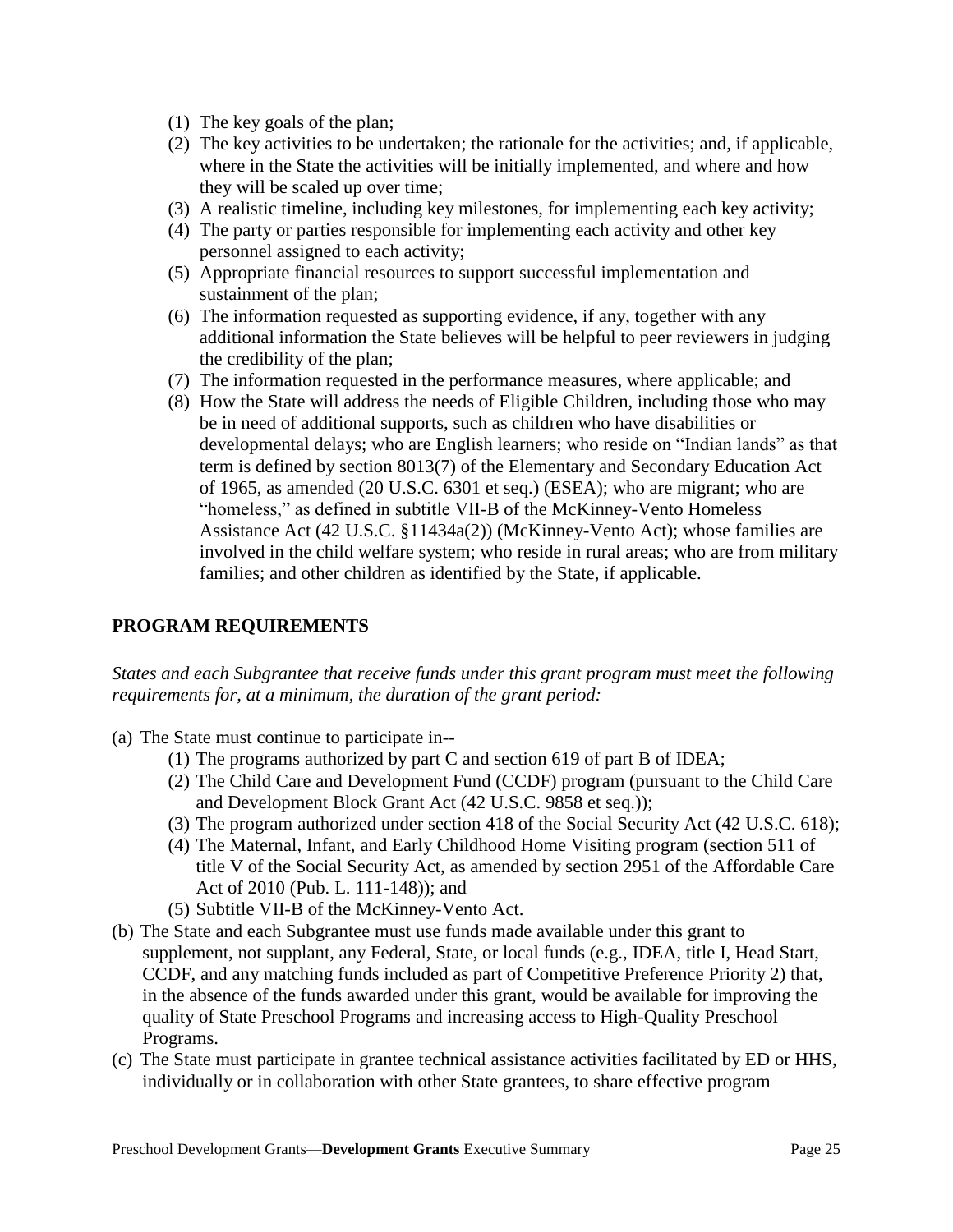practices and solutions and collaboratively solve problems, and must set aside a minimum of \$25,000 annually from its grant funds for this purpose.

- (d) The State and each Subgrantee must participate in any evaluation of the State's High-Quality Preschool Program, including any cross-State evaluation, if funded by ED or HHS.
- (e) The State and each Subgrantee must comply with the requirements of all applicable Federal, State, and local privacy laws, including the requirements of the Family Educational Rights and Privacy Act (20 U.S.C. 1232g), the Health Insurance Portability Accountability Act (Pub. L. 104-191), and IDEA.
- (f) The State and each Subgrantee must ensure that the grant project is implemented in accordance with all applicable Federal, State, and local laws and regulations, including the provisions of Section 504 of the Rehabilitation Act of 1973 and Title II and Title III of the Americans with Disabilities Act of 1990 that prohibit discrimination on the basis of disability and require that individuals with disabilities be served in the most integrated setting appropriate to their needs.
- (g) The State and each Subgrantee must provide researchers with access, consistent with the requirements of all applicable Federal, State, and local privacy laws, to available data regarding the enrollment and school readiness of Eligible Children in State Preschool Programs.
- (h) Unless otherwise protected as proprietary information by Federal or State laws or a specific written agreement, the State and each Subgrantee must make any work (e.g., materials, tools, processes, systems) developed under its grant freely available to the public. Any Web sites developed under this grant must meet government or industry-recognized standards for accessibility.
- (i) The State must have a Statewide Longitudinal Data System that links early childhood data with the State's kindergarten through grade 12 (K-12) data system by the end of the grant period.
- (j) The State must ensure that the State Advisory Council on Early Childhood Education and Care includes, in addition to the members of the State Advisory Council described in section 642B(b) of the Head Start Act (42 U.S.C. 9837(b)), the State's CCDF administrator, State agency coordinators from both part C and section 619 of part B of IDEA, the State Title I Director, the State Coordinator of Education for Homeless Children and Youth, State agency representatives responsible for health and mental health, and parent representatives.
- (k) The State must establish policies and procedures that ensure--
	- (1) Collaboration between each Subgrantee and programs authorized by section 619 of part B of IDEA so that Eligible Children with disabilities in the High-Need Community are being appropriately identified and served in the least restrictive environment; and
	- (2) Ensure that the percentage of Eligible Children with disabilities served by the High-Quality Preschool Programs is not less than either the percentage of four-year-old children served statewide through part B, section 619 of IDEA (20 U.S.C. 1400 et seq.), or the current national average, <sup>16</sup> whichever is greater.

 $16$  Note: The current national percentage of four year-old-children receiving services through part B, section 619 of IDEA is 6.4%. Source: 2012 IDEA Part B Child Count (www.ideadata.org).